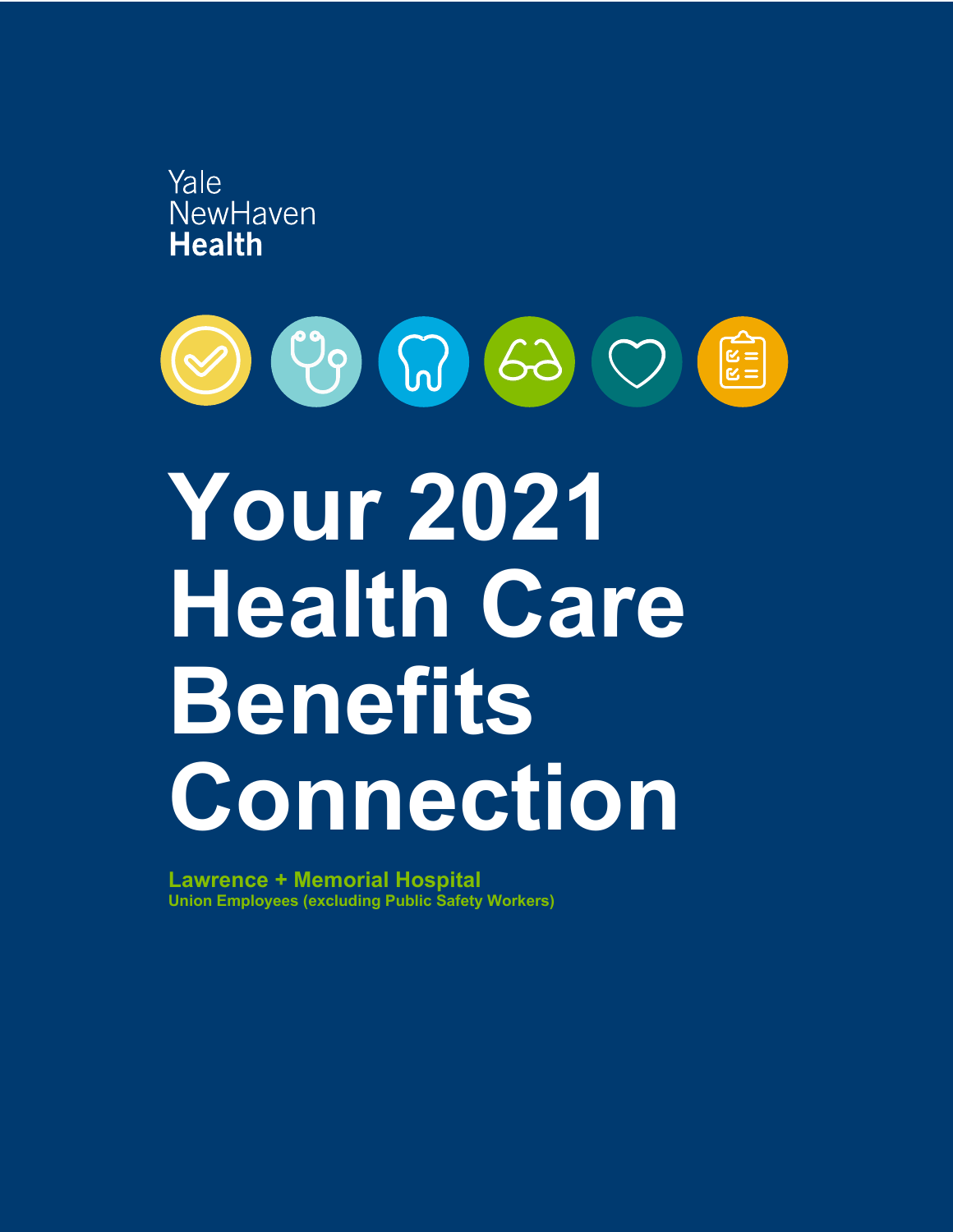## **What's Inside**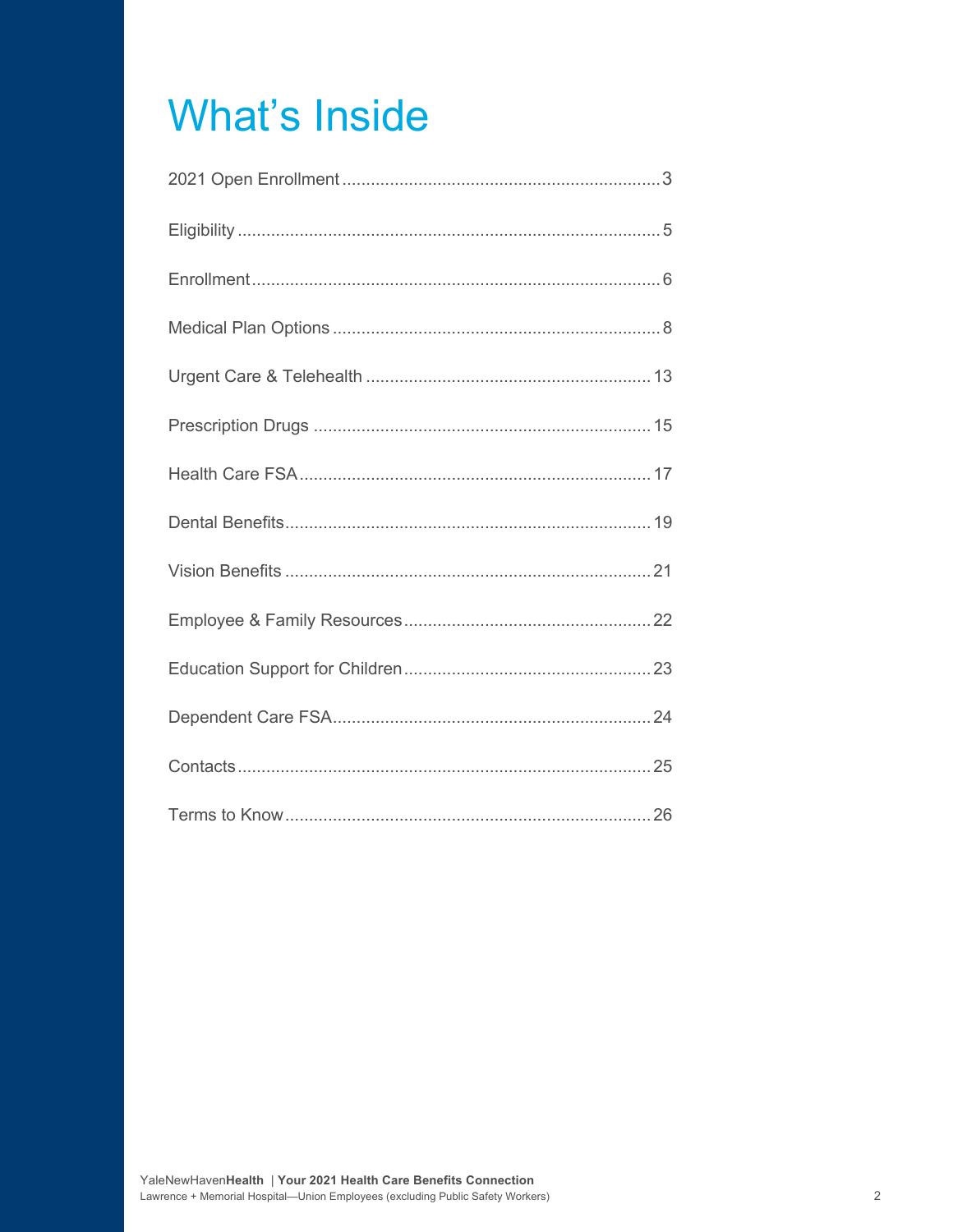## 2021 Open Enrollment

## Enroll October 26 – November 6 by 5 p.m.

Open enrollment is your once-a-year opportunity to make changes to your benefits so they continue to be the right fit for you and your family. Outside of experiencing a qualifying life event, it's the only time you can change plans or add or remove dependents.

Please take a moment to review what you need to know about what's new and changing for 2021. You'll also find minor changes to other plans. It's important that you understand all these changes and what they mean for you going forward.

#### **If you don't enroll by 5 p.m. on November 6:**

- You will not have a Health Care or Dependent Care Flexible Spending Account for 2021.
- You will be unable to contribute to the Health Savings Account in 2021.
- You and any dependents currently on your plan will have the same medical, dental, and vision coverage for 2021.
- If you waived coverage for 2020, your coverage will be waived for 2021.

## Enrollment questions?

HRConnect has the answers. Call Monday–Friday, 7:30 a.m.–5 p.m. ET 844-543-2147 Enroll now: ynhhsbenefits.com

## What You Need to Know

## **What's New and Changing for 2021**

- **HSA contribution limits will increase** to \$3,600 if you have individual coverage, and \$7,200 if you cover others, too. If you're age 55 or older, you can save an additional \$1,000 in catch-up contributions.
- **The Dependent Care and Health Care FSA administrator will change** from PayFlex to HSA Bank beginning January 1, 2021.
- **Dependent Care FSA.** You have until December 31, 2020, to submit 2020 claims through PayFlex. After January 1, you will submit claims for 2021 expenses through HSA Bank.
- Health Care FSA. Up to \$550 of unused funds will automatically roll into 2021. Claims for expenses incurred between now and **December 31, 2020**, should be submitted through **PayFlex by March 31**, 2021. After January 1, you will submit claims for 2021 expenses through HSA Bank. Your roll over funds, if applicable, will be available after April 1, 2021.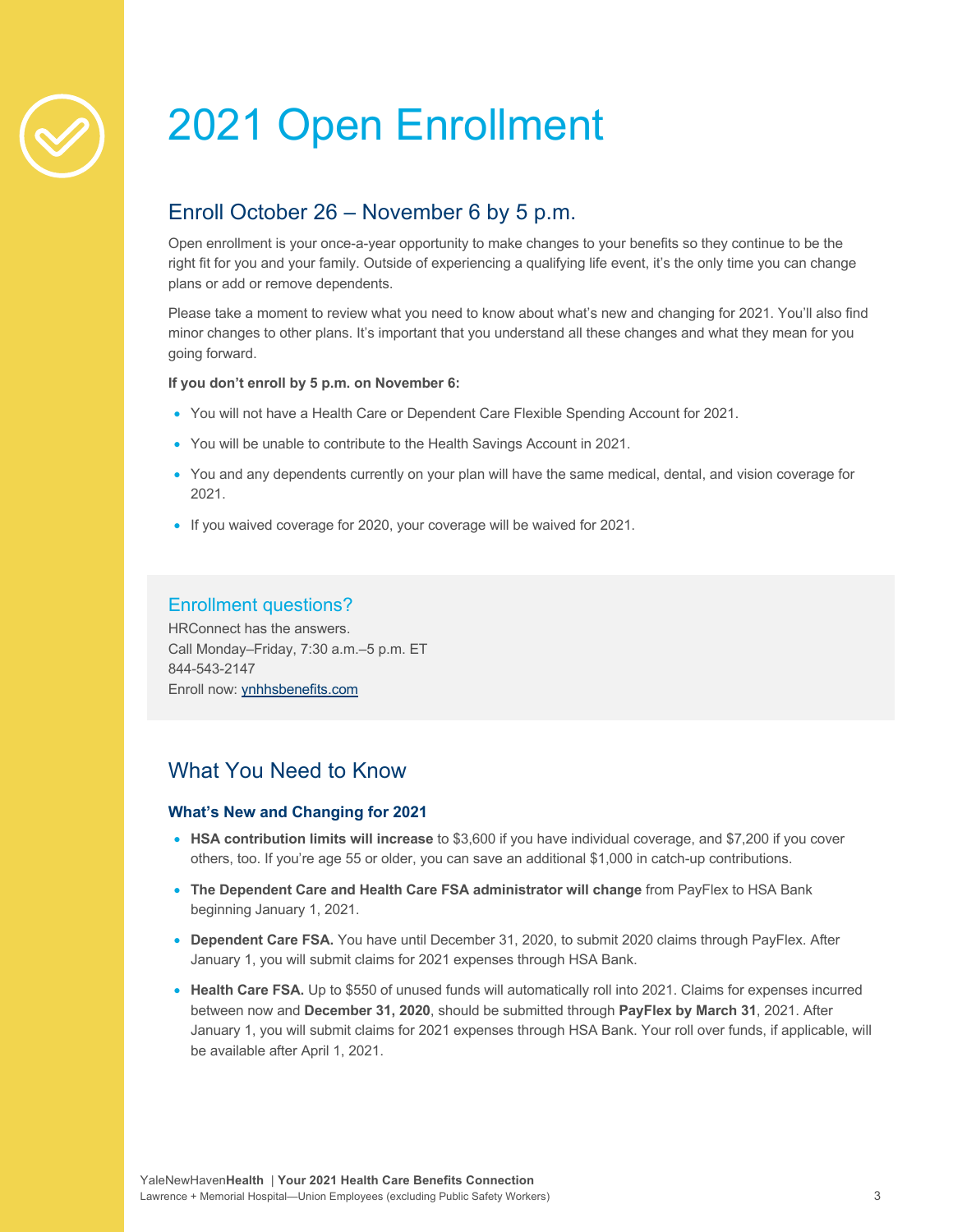

## What You Need to Do

- Review this information for your medical, dental, and vision plan options, and consider how your needs may be different for 2021.
- Add or remove dependents, as needed.
- Make your Dependent Care Flexible Spending Account and/or Health Care Flexible Spending Account contribution elections for 2021.
- Enroll to make your benefit elections for 2021. You can return to the enrollment site at any time to change your elections between October 26 and November 6 at 5 p.m. ET.
- Print a copy of your enrollment confirmation and keep it for your records.

## Things to Keep In Mind

- **Use your Dependent Care FSA funds by December 31** or you'll lose them. Balances do *not* roll over to 2021.
- **If you have a Health Care FSA, you can roll over up to \$550 for 2021**, but you'll forfeit any balance above that. Reminder: You have until March 31, 2021, to submit claims for 2020 through PayFlex.
- **Don't skimp on care.** Although you may be tempted to put off a doctor's visit, it's always better to get care sooner rather than later. Use your telehealth benefit to get the care you need, when you need it—without leaving home.
- **Plan for the unexpected** by providing additional financial security for your family. Through YNHHS voluntary benefits, you can purchase group hospital indemnity insurance and group critical illness insurance at prices that are typically below market rates. You can also enroll in Auto/Home, Pet insurance, and Identity Protection any time of the year. New for 2021 is our new Common Bond Student Loan Refinancing program available to you, your spouse and/or your dependents.
- **It's a good idea to review your life insurance beneficiaries** every year, and make changes, as needed.

## If You Take No Action During Open Enrollment

- You will be unable to contribute to a Health Care or Dependent Care FSA or to the Health Savings Account (HSA) in 2021.
- You and any dependents you currently cover (if eligible) will be automatically enrolled in the same medical, dental, and vision plans you had in 2020.
- If you waived plan coverage in 2020, your coverage will remain waived in 2021.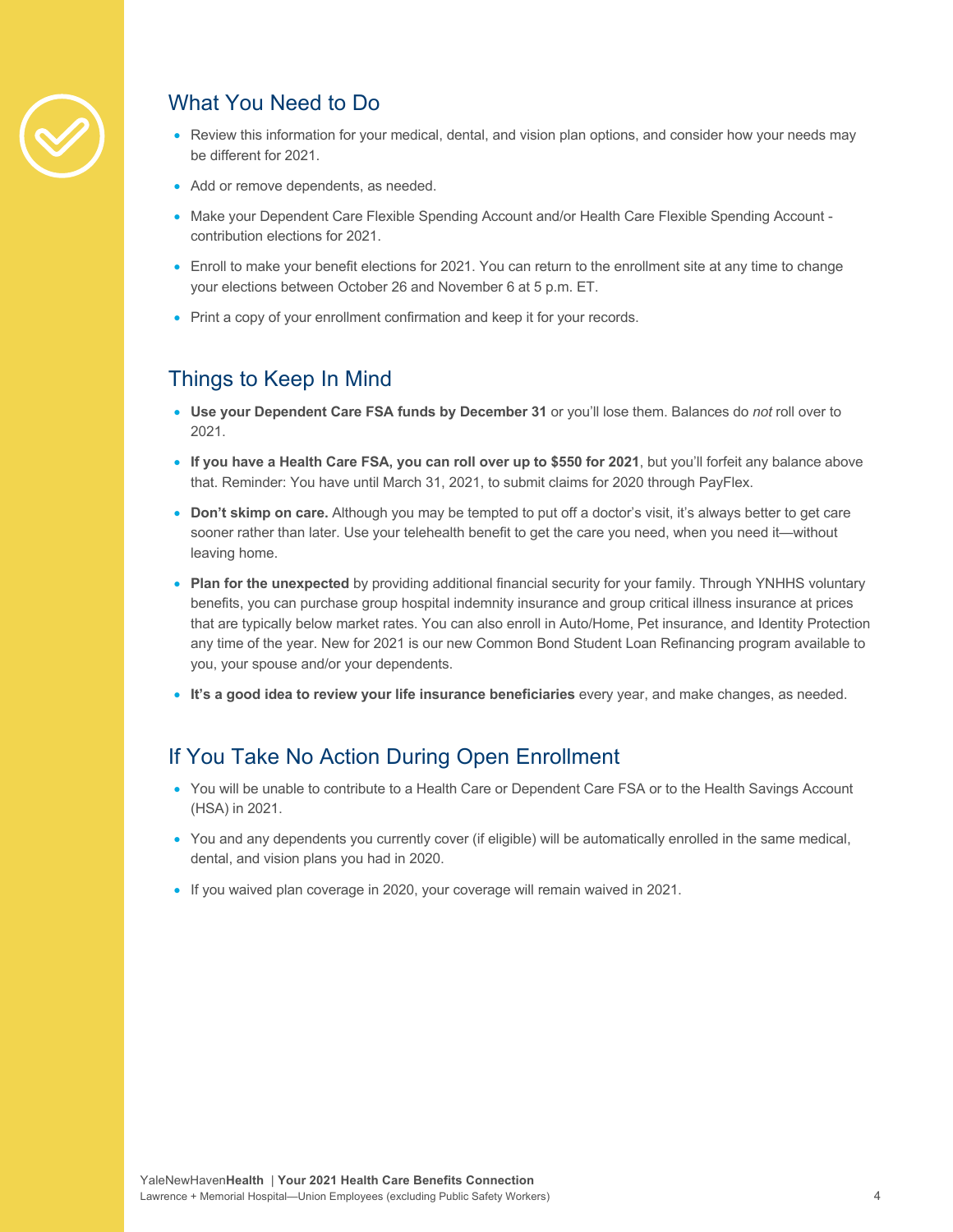

## **Eligibility**

### **WHAT YOU NEED TO KNOW**

If you're eligible for benefits, you can enroll yourself, your spouse or domestic partner, and/or your dependent children in medical, prescription drug, dental, and vision coverage—plus other voluntary and financial benefits. Your benefits are effective on your first day of employment or the day you become benefits-eligible.

## Who's Eligible for Coverage

You're eligible for benefits if you're a regular, full-time employee (36 or more hours per week) or a benefits-eligible part-time employee (generally 20–35 hours per week) of Lawrence + Memorial Hospital working under a collective bargaining agreement that provides for this plan of benefits.

If you're eligible, you can also enroll:

- Your legal spouse
- Your domestic partner
- Your dependent children under age 26:
	- Biological children
	- Stepchildren
	- Adopted children, including those placed for adoption
	- Foster children
	- Any children for whom you are responsible per a court order
- Your dependent children over age 26, if fully dependent on you for support due to a disability and covered by you prior to age 26

#### **Supporting documentation required for dependents**

To enroll your dependents, you'll need to provide applicable supporting documentation such as a marriage certificate, birth certificate, court order, or federal income tax return. For details, visit HRConnect.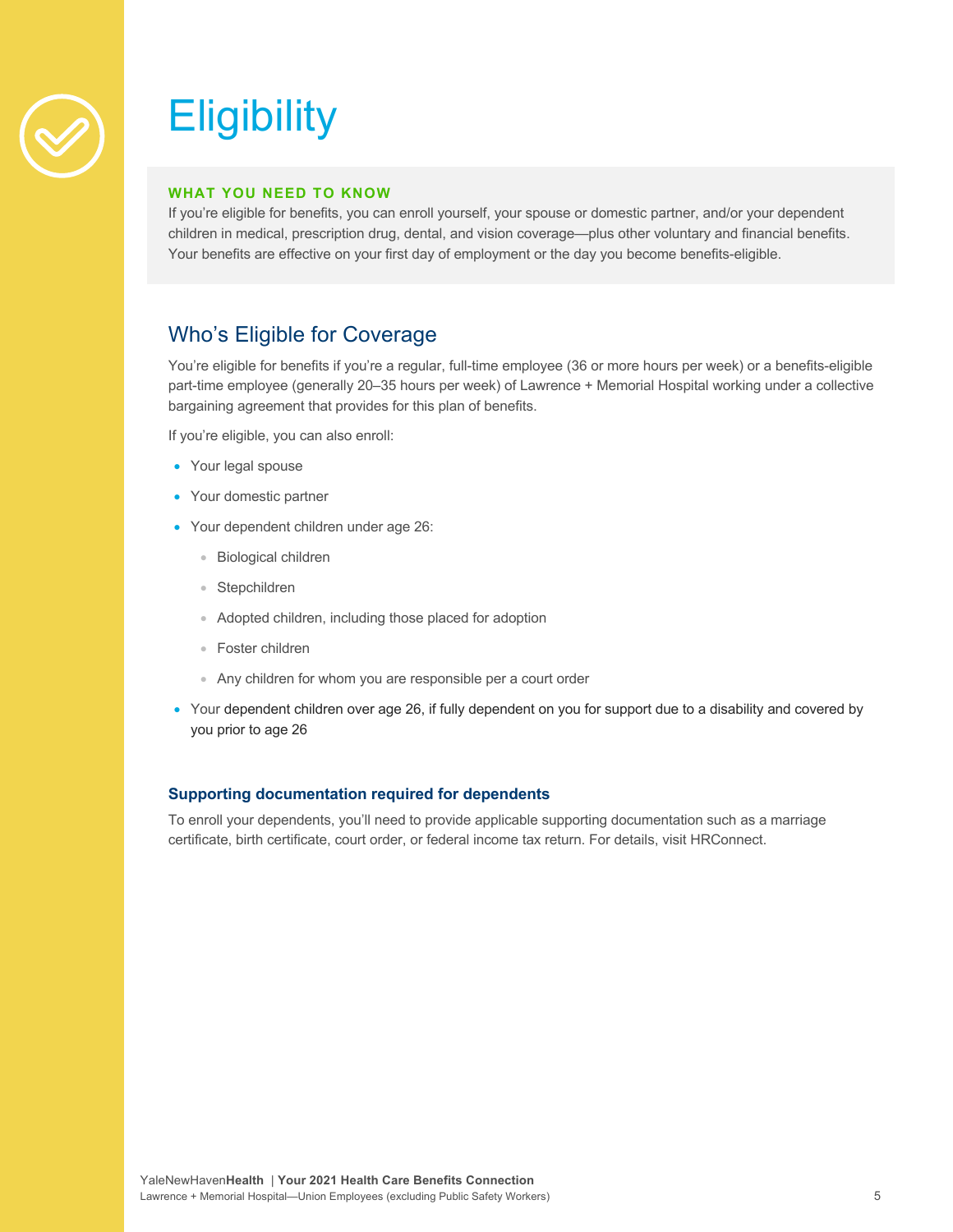

## **Enrollment**

## What you need to know

As a new employee, you must enroll in benefits within 30 days, or you and your dependents will have no medical, prescription drug, dental, or vision coverage. You'll have to wait until the next open enrollment period to elect these benefits, unless you experience a qualifying life event.

Don't forget—you'll need supporting documentation to enroll your dependents.

## When to Enroll

Enroll for the following benefits within 30 days of your first day on the job, during the annual open enrollment period, or within 31 days of experiencing a qualifying life event:

- Medical coverage
- Limited-Purpose Health Care Flexible Spending Account
- Prescription drug coverage
- Group legal plan (voluntary benefit)
- Dental coverage
- Hospital indemnity coverage (voluntary benefit)
- Vision coverage
- Group critical illness insurance (voluntary benefit)

### **Enroll at any time for:**

- Auto and home insurance (voluntary benefit)
- Pet insurance (voluntary benefit)
- Identity protection (voluntary benefit)
- Student loan refinancing program (voluntary benefit)

Learn more about the voluntary benefits you can choose. To enroll, call **866-874-2837** or visit the voluntary benefits website (ynhhsvoluntarybenefits.com)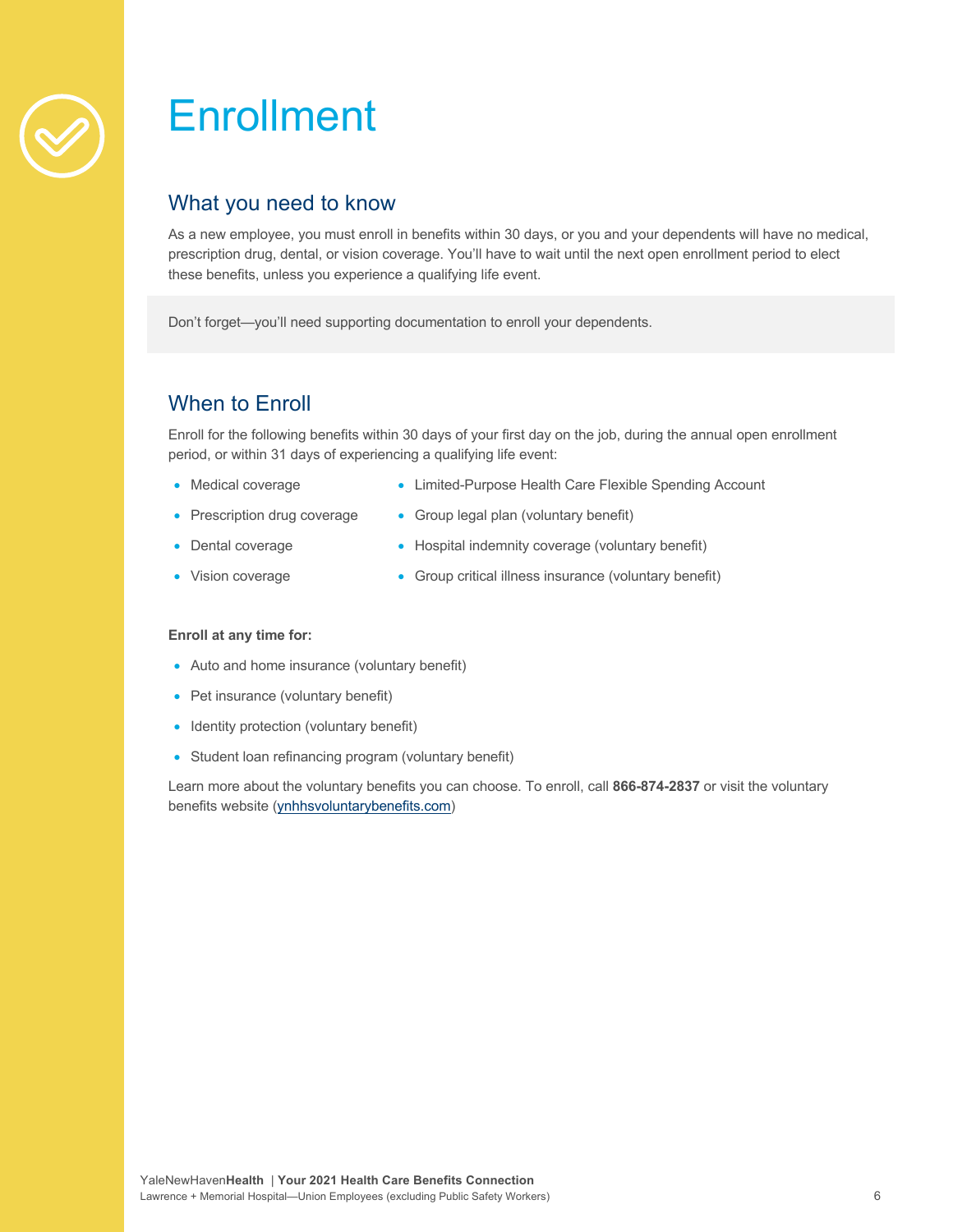

## When Changes Are Allowed

After you enroll, you can make changes only during annual open enrollment or within 31 days of experiencing a qualifying life event:

- Marriage
- Divorce
- Childbirth/adoption
- Coverage loss or gain

You must submit documentation that supports the event.

## How to Enroll

To enroll or make changes to your benefits, visit bswift (www.ynhhsbenefits.com), our secure, online enrollment website. You'll be prompted to enter your YNHHS username and password. If you run into problems, call HRConnect at **844-543-2147**.

Need more info first? You'll find details at HRConnect (ynhhs.org/hrconnect).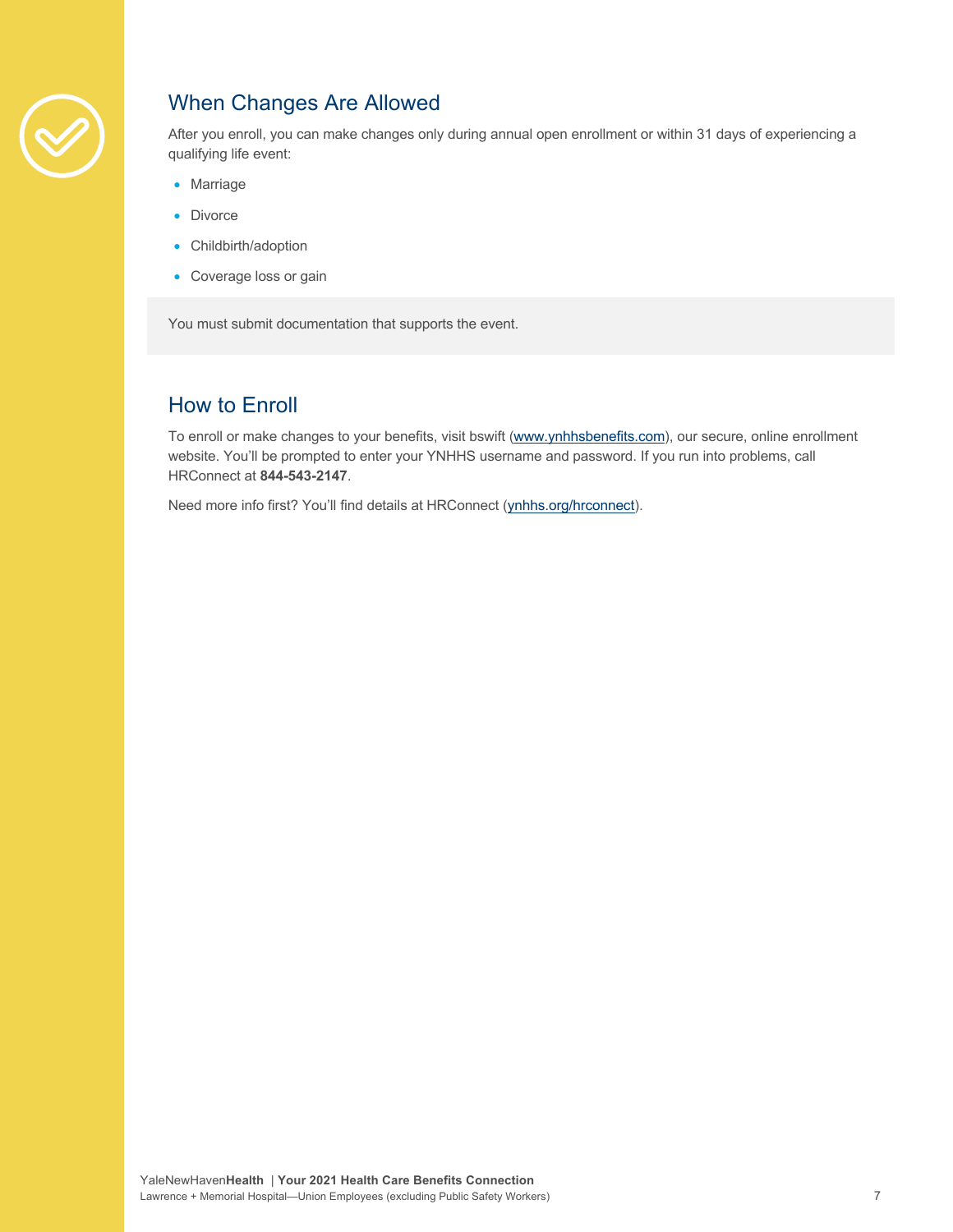## Medical Plan Options

### **WHAT YOU NEED TO KNOW**

You have two High-Deductible Health Plan (HDHP) options: the HDHP with Health Savings Account (HSA), or the HDHP with Healthcare Reimbursement Account (HRA). Both plans are administered by Anthem Blue Cross and Blue Shield. You can select the HDHP with HRA only if you have Medicare or TRICARE. With both plans, you pay the full cost of care until you meet your annual deductible. Your HSA or HRA can help you cover those costs.

## How the Plans Work

Your medical plan is designed to help keep you and your family healthy. Used in tandem with your other benefits—including dental and vision coverage and services offered through the integrated employee assistance and work/life program—it's also here to support you when you need care.

You may choose to waive medical coverage if you're covered by another plan or your spouse is a YNHHS employee.

Under both HDHP plans:

- Your coverage is identical.
- You pay nothing for preventive care—including some preventive tests and prescription medications—when you use network providers.
- You pay the full cost of care until you meet your annual deductible, after which the plan begins to share costs with you.
- You pay discounted rates when you use providers and facilities in the Yale New Haven Health System and Anthem PPO network.
- You have mental health and substance abuse benefits.
- Special rules apply when you or your covered dependents are covered by more than one plan.
- There's a combined annual deductible for medical and prescription services. Until the deductible is met, your eligible medical and prescription drug costs are applied against the deductible.

**The difference between the plans?** Only the account that comes with them—the HSA or HRA.

## Health Savings Account

The Health Savings Account (HSA) is a special account that you contribute to on a pretax basis through payroll deductions. Your employer contributes to it, too. You can use the money in your HSA to cover your health care expenses until you reach your annual deductible and the plan begins to share those costs with you. **The HSA is not available to you if you are currently enrolled in Medicare or TRICARE.**

When you enroll for the HDHP with HSA, you will receive a welcome packet from HSA Bank, our HSA administrator. Follow the instructions to open your account.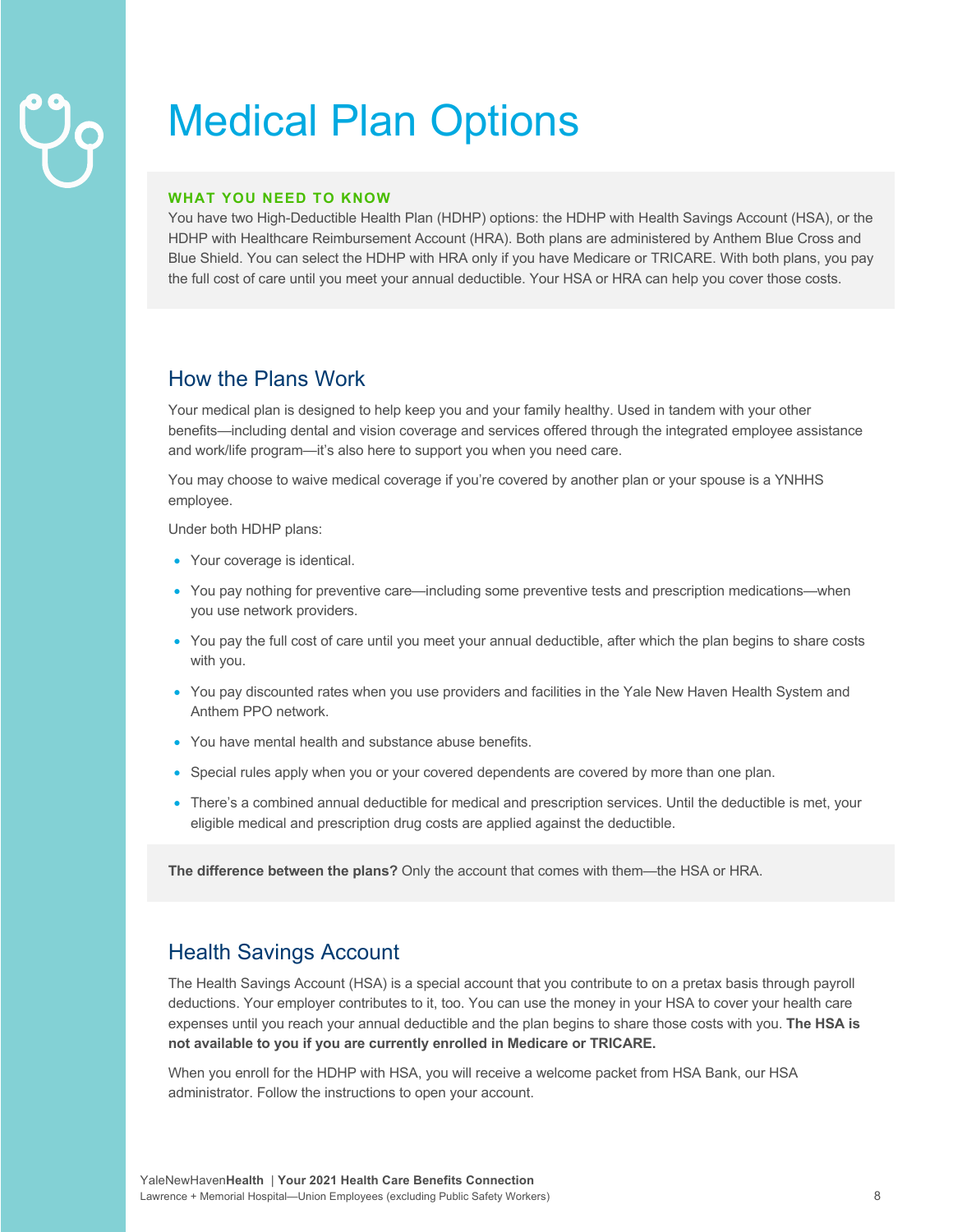

After you meet your deductible, you can use your HSA to cover any coinsurance.

- For 2021, you can contribute up to \$3,600 in your HSA if you have individual coverage and \$7,200 if you're covering others, too. And if you're 55 or older, you can contribute an additional catch-up contribution of \$1,000. Keep in mind your employer's contribution, if any, when making your election. Total contributions to your account cannot exceed these IRS maximums.
- Your HSA contributions reduce your taxable income.
- Any unused funds roll over year after year, earning interest along the way.
- The money in your HSA is yours to use forever on qualified health expenses—even if you change employers or health plans, or retire.
- Once your balance reaches \$1,000, you have the opportunity to invest it for potential growth.

**Note:** You also have the option of opening your HSA at a financial institution of your choice. However, unlike an account opened with HSA Bank, you will not be able to fund your HSA through direct payroll contributions, nor will you receive your employer's contribution.

## Healthcare Reimbursement Account

The Healthcare Reimbursement Account (HRA) is a special account to which your employer contributes to help you cover the cost of your health care expenses. You can use these funds to cover your costs as you reach your annual deductible. **The HRA is available only to employees enrolled in Medicare or TRICARE.**

- As you receive services throughout the year, you pay out of pocket for expenses like coinsurance, copays, and other services, and then get reimbursed from your HRA up to the amount of your existing balance.
- Once you've met your annual deductible, you may pay coinsurance for the care you receive; the plan will cover the rest.
- You can use the HRA only while you are enrolled in this plan. You cannot take the money with you if you change plans or employers.
- You cannot contribute to your HRA.

## How much you pay depends on the provider or facility you choose:

### **YNHHS Facilities**

When you use the following YNHHS facilities, you'll pay coinsurance after you've met your annual deductible, and you'll generally pay less for covered services:

- Bridgeport Hospital
- Westerly Hospital
- Greenwich Hospital
- 
- Yale New Haven Care Continuum (Grimes Center)
- Lawrence + Memorial Hospital
- Yale New Haven Hospital
- Northeast Medical Group

## **Anthem PPO Providers**

When you choose to receive care from an Anthem Century Preferred Network provider:

• You'll need to meet your annual deductible (\$2,000 individual/\$4,000 family) before the plan begins to share the cost of your care.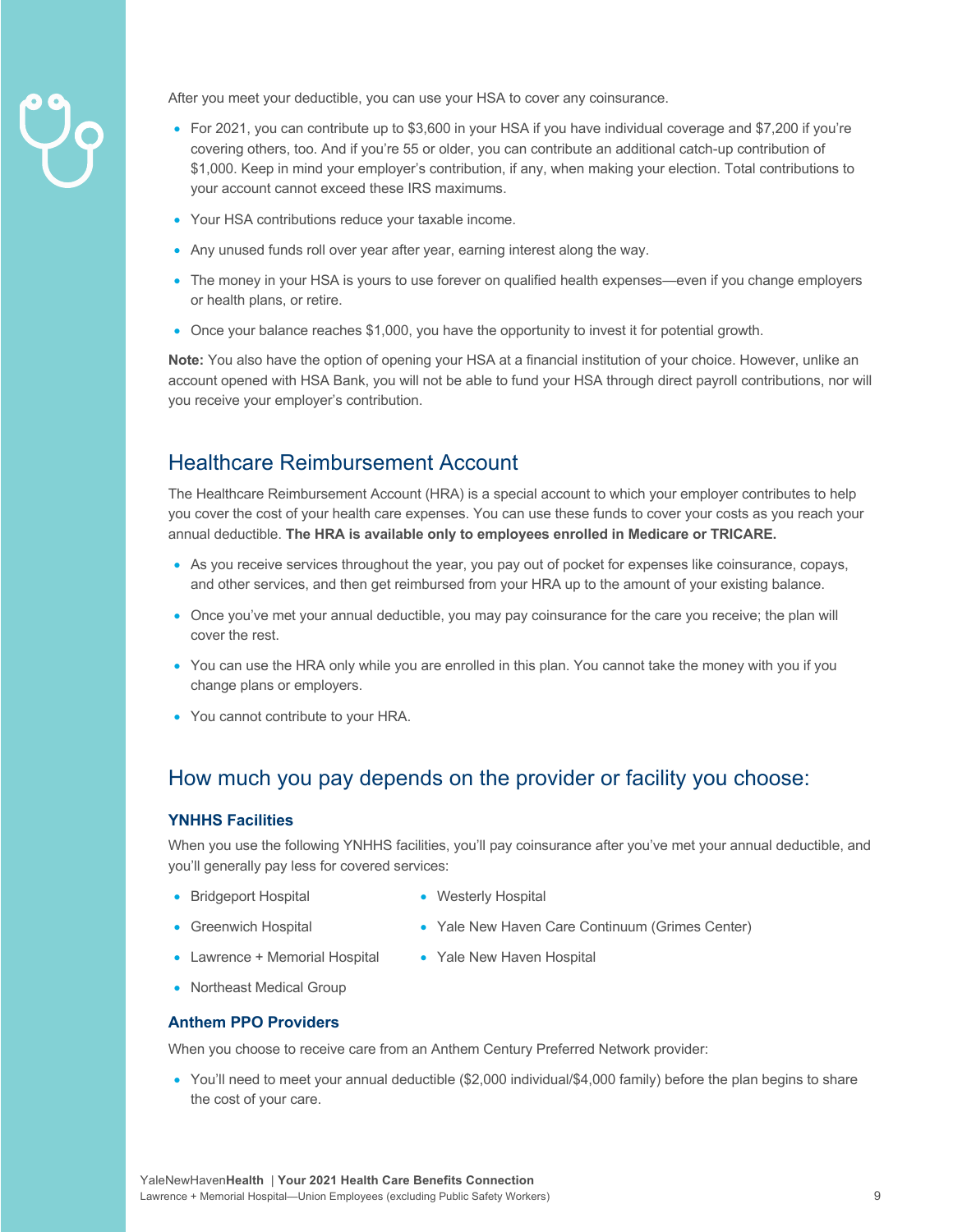

- After you meet your deductible, you'll pay 20% coinsurance for care until you reach your annual out-of-pocket maximum.
- Once you meet your annual out-of-pocket maximum, the plan will pay 100% of covered expenses through that calendar year.

To find a provider in the Anthem Century Preferred Network, visit the Anthem website (http://anthem.com/) or call **888-266-2896**.

#### **Out-of-Network Providers**

When you use a provider or facility that is not in the Anthem Century Preferred Network:

- You'll pay the most for care.
- Anthem will pay a maximum allowable amount (MAA).
- You will be responsible for costs up to your annual deductible, coinsurance, and any difference between the MAA and the amount billed by the provider.
- You'll need to file a claim for the care to be covered. Payments will be made directly to the provider unless you submit a bill showing you've paid it already.

## What You Pay for Care

| <b>Plan Feature</b>                                                                                                                                  | <b>YNHHS Facility</b>                  | <b>Anthem PPO Provider</b>             | <b>Out-of-Network Provider</b>         |
|------------------------------------------------------------------------------------------------------------------------------------------------------|----------------------------------------|----------------------------------------|----------------------------------------|
| <b>Annual Deductible</b>                                                                                                                             | Individual: \$2,000<br>Family: \$4,000 | Individual: \$2,000<br>Family: \$4,000 | Individual: \$2,000<br>Family: \$4,000 |
| <b>Out-of-Pocket Maximum</b>                                                                                                                         | Individual: \$3,000<br>Family: \$6,000 | Individual: \$3,000<br>Family: \$6,000 | Individual: \$4,000<br>Family: \$8,000 |
| <b>Member Coinsurance After</b><br><b>Deductible</b>                                                                                                 | 0% after deductible                    | 20% after deductible                   | 40% after deductible                   |
| <b>Preventive Care Exams</b>                                                                                                                         | 0%, deductible waived                  | 0%, deductible waived                  | 40% after deductible                   |
| <b>Office Visits</b>                                                                                                                                 | 0% after deductible                    | 0% after deductible                    | 40% after deductible                   |
| <b>Diagnostic Services</b><br><b>Performed in Hospital</b><br>(Lab, x-ray, MRI, PET, CAT<br>scan, nuclear cardiology)                                | 0% after deductible                    | 20% after deductible                   | 40% after deductible                   |
| <b>Diagnostic Services</b><br><b>Performed in Office</b><br>(Lab, x-ray, MRI, PET, CAT<br>scan, nuclear cardiology)                                  | 0% after deductible                    | 0% after deductible                    | 40% after deductible                   |
| <b>Rehabilitation Therapy</b><br>Performed in Hospital <sup>1</sup><br>(Physical, speech,<br>occupational, chiropractic,<br>cardiac rehab)           | 0% after deductible                    | 20% after deductible                   | 40% after deductible                   |
| <b>Outpatient Rehabilitation</b><br><b>Therapy Performed in</b><br>Office $2$<br>(Physical, speech,<br>occupational, chiropractic,<br>cardiac rehab) | 0% after deductible                    | 0% after deductible                    | 40% after deductible                   |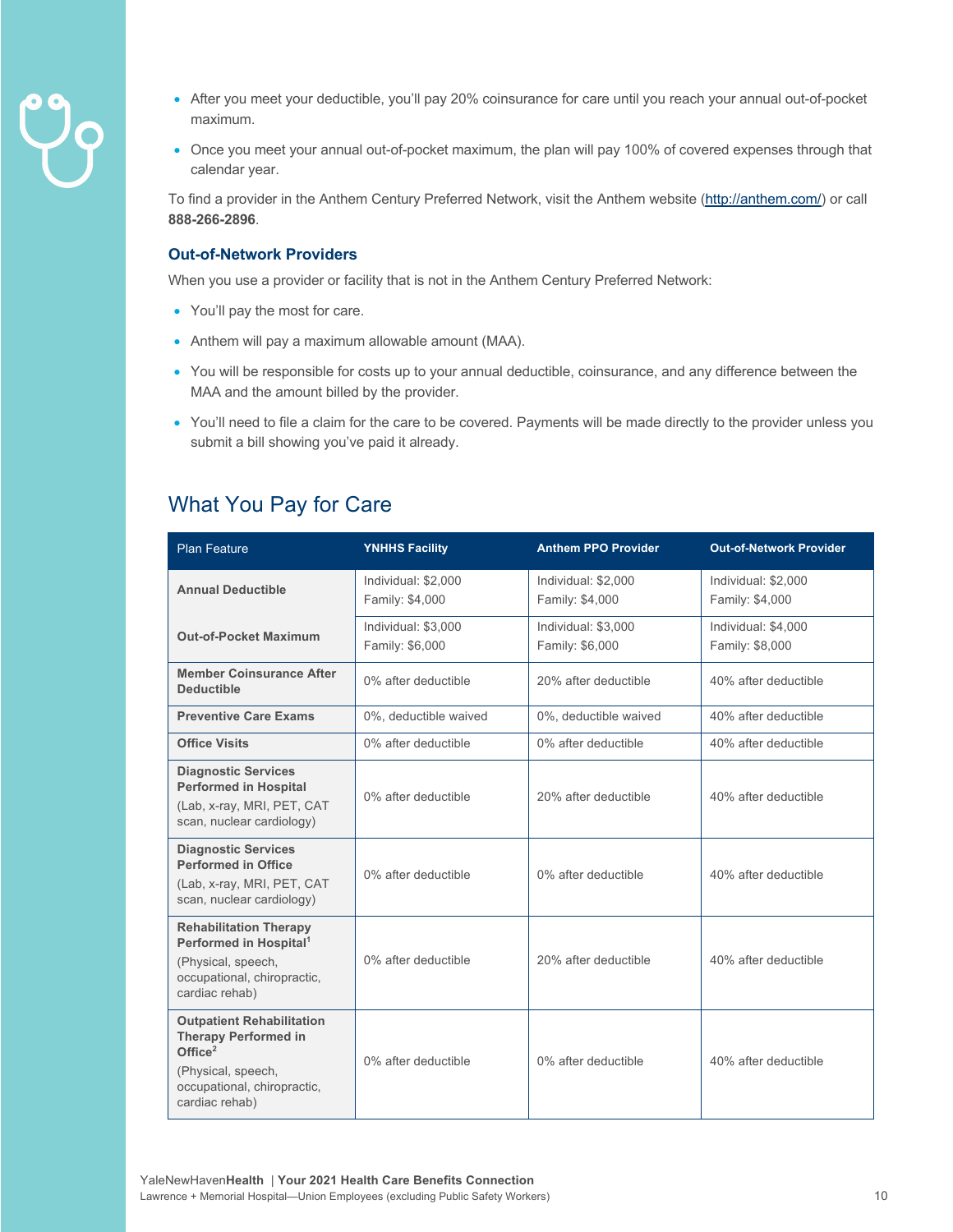| <b>Plan Feature</b>                                                                                        | <b>YNHHS Facility</b>             | <b>Anthem PPO Provider</b>                 | <b>Out-of-Network Provider</b> |
|------------------------------------------------------------------------------------------------------------|-----------------------------------|--------------------------------------------|--------------------------------|
| <b>Emergency Care</b><br>(Emergency room; copay<br>waived if admitted)                                     | \$100 copay after deductible      | \$200 copay after deductible               | \$200 copay after deductible   |
| <b>Urgent Care</b><br>(Walk-in and urgent care<br>centers)                                                 | 0% after deductible               | 20% after deductible                       | 40% after deductible           |
| <b>Ambulance Services</b><br>(Hospital-owned)                                                              | n/a                               | 20% after deductible                       | 40% after deductible           |
| <b>Ambulance Services</b><br>(Not hospital-owned)                                                          | n/a                               | 0% after deductible                        | 40% after deductible           |
| <b>Telehealth</b>                                                                                          | OnDemand<br>\$49 after deductible | LiveHealth Online<br>\$49 after deductible | n/a                            |
| <b>Outpatient Surgery</b><br><b>Performed in Hospital</b><br><b>Ambulatory Care Center</b>                 | 0% after deductible               | 20% after deductible                       | 40% after deductible           |
| <b>Inpatient Surgery</b><br>(Semi-private room and<br>board)                                               | 0% after deductible               | 20% after deductible                       | 40% after deductible           |
| <b>Outpatient Mental</b><br><b>Health/Substance Abuse</b><br><b>Services Performed in</b><br><b>Office</b> | 0% after deductible               | 0% after deductible                        | 40% after deductible           |
| <b>Inpatient Mental</b><br><b>Health/Substance Abuse</b><br><b>Services</b>                                | 0% after deductible               | 0% after deductible                        | 40% after deductible           |
| <b>Skilled Nursing Facility<sup>3</sup></b>                                                                | 0% after deductible               | 20% after deductible                       | 40% after deductible           |
| Durable Medical Equipment <sup>4</sup>                                                                     | n/a                               | 20% after deductible                       | 40% after deductible           |

<sup>1</sup> Inpatient rehabilitative services are limited to 100 days per member per year.

<sup>2</sup> Physical, speech, and occupational therapy visits are limited to a combined total of 60 visits per member per calendar year. For physical therapy and occupational therapy, prior authorization is required after the first visit. Chiropractic services are limited to 12 visits per member per calendar year.

<sup>3</sup> Skilled nursing facility services are limited to 100 days per calendar year.

<sup>4</sup> You must use a participating provider to be covered for durable medical equipment and prosthetic devices.

For additional details about covered services, visit HRConnect to view the summary plan description (SPD).

To see employee premium contributions for the medical plan, visit ynhhsbenefits.com.

## When to Connect with Anthem

For a medical stay and/or service preauthorization, call **800-238-2227** (in Connecticut) or **800-248-2227** (out of state). For behavioral health or substance abuse stays, call **800-934-0331**.

Before receiving any of the following services, you must call Anthem for preauthorization. Otherwise, your benefits will be reduced.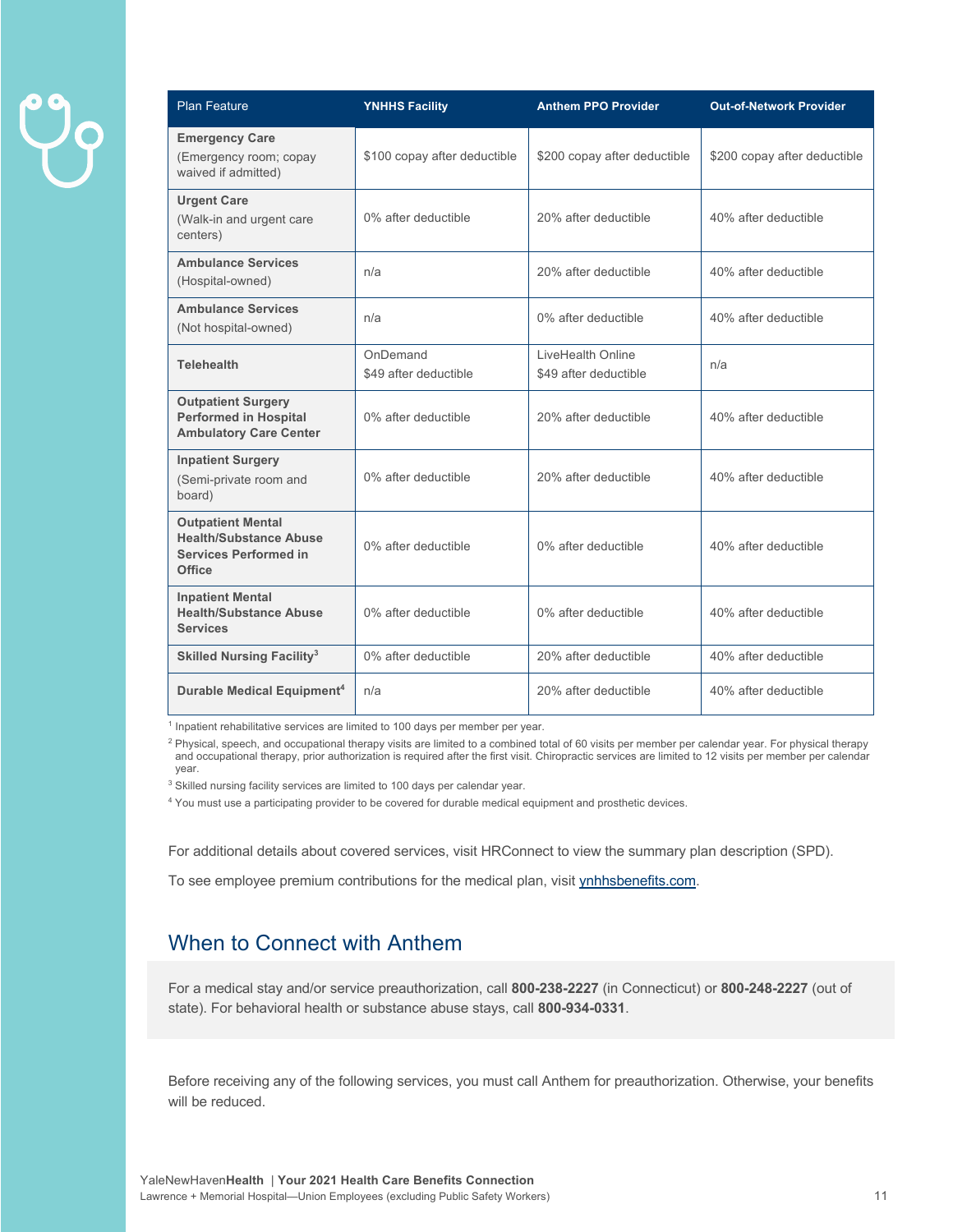- 
- **Inpatient stays** in a hospital, skilled nursing facility, hospice facility, subacute care or acute rehabilitation facility, or a behavioral health or substance abuse treatment center (CALL at least 24 hours before the start of your stay)
- **High-cost diagnostic imaging services** prescribed by an out-of-network provider
- **Organ/tissue transplants,** including evaluation, donor search, organ procurement/tissue harvest, or transplant

For admissions following emergency or urgent care, you, your representative, or your doctor must call Anthem within 48 hours of admission.

#### **If you do not precertify for the services above:**

- Benefits for inpatient stays will be reduced by \$200.
- Benefits for doctor fees will be reduced by 25%.

You can also connect with Anthem to:

- Find a provider in the Anthem Century Preferred Network
- Resolve insurance claim and billing issues
- Ask questions about preventive and/or diagnostic care
- Get general health information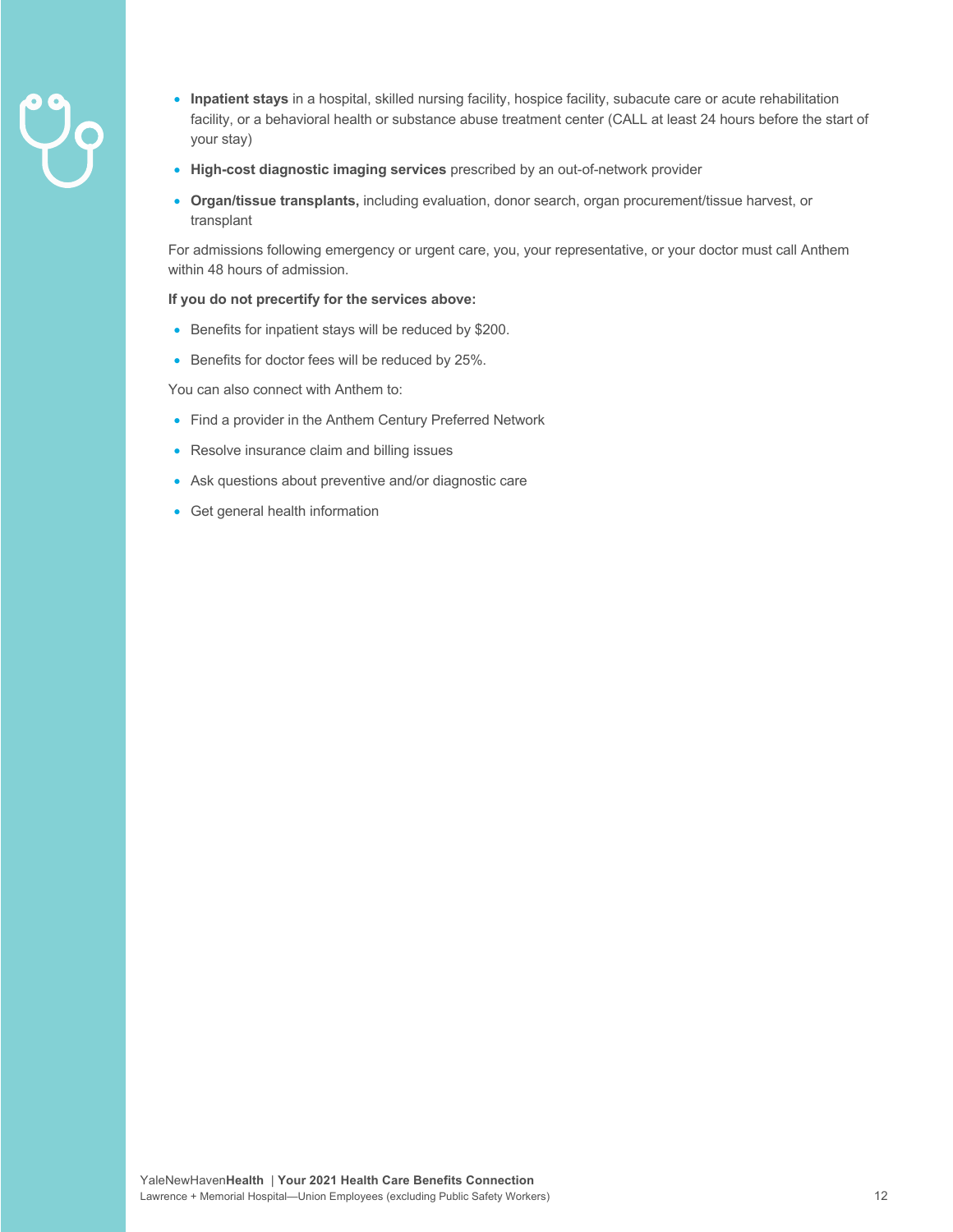## Urgent Care & Telehealth

## **WHAT YOU NEED TO KNOW**

Can't wait to see a doctor? Urgent care and telehealth services help you quickly connect with affordable care.

## Urgent Care

When you need immediate care for an illness or injury, you can visit the nearest YNHHS walk-in facility or a PhysicianOne Urgent Care center. To locate an urgent care center close to you, visit **HRConnect** and search for "urgent care."

Once you meet your annual deductible, you'll pay nothing when visiting a YNHHS facility; you'll pay more if you use other providers.

## **Telehealth**

Telehealth is an ideal alternative for immediate treatment of an illness or injury when you can't get to a doctor's office or urgent care center.

You and your covered family members can visit a doctor virtually, wherever you are, whenever you need care via phone, tablet, or computer. If you need medication, the doctor can even send a prescription to your pharmacy (in Connecticut, New York, Massachusetts, and Rhode Island).

Use the telehealth services below to connect to care outside the usual office hours. **Telehealth is not an alternative to emergency care for a life-threatening condition.** 

## **OnDemand**

See one of our own Northeast Medical Group (NEMG) providers weekdays from 7 a.m. to 7 p.m. ET, excluding holidays. To get started, download the MyChart mobile app.

**The NEMG providers you see OnDemand can:**

- Diagnose symptoms
- Order testing
- Prescribe medication
- Send prescriptions to the pharmacy of your choice in Connecticut, New York, Massachusetts, and Rhode Island.

If you've already met your annual deductible, you'll pay a \$49 copay to use OnDemand. OnDemand does not cover pediatric services. Find more information about OnDemand at HRConnect.

### **How It Works**

- 1. Register with MyChart online at ynhhs.org/ondemand or through the mobile app.
- 2. Schedule your OnDemand visit. You'll get reminder emails, phone calls, and app pushes to remind you of your upcoming visit.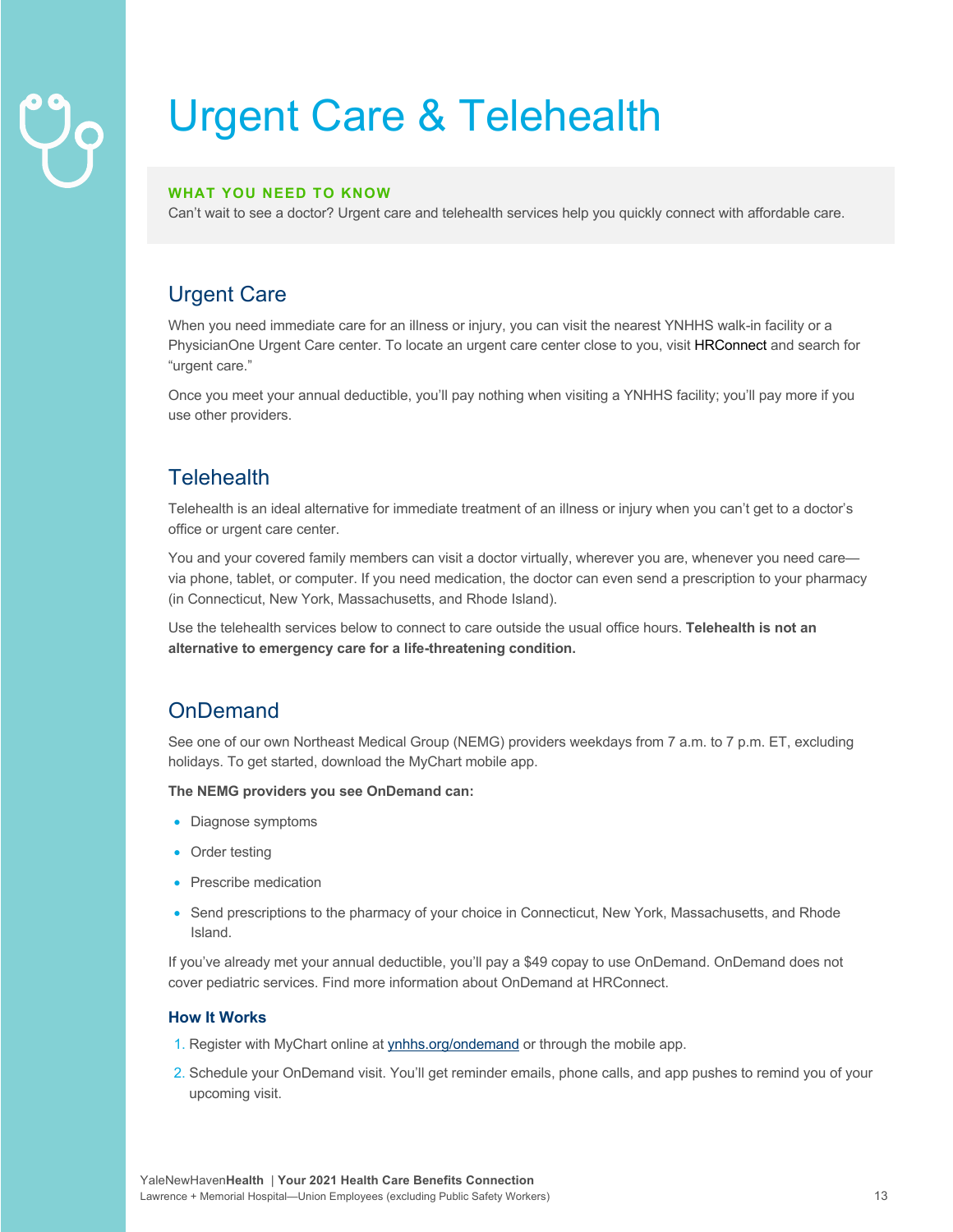

- 3. Complete e-Checkin on the mobile app or website 15 minutes before your visit. You'll answer questions about your medical history and insurance coverage.
- 4. Pay for your visit with a credit card, debit card, or your HSA Bank Flexible Spending Account debit card.
- 5. Join a virtual waiting room, where a medical assistant will greet you and confirm your information.
- 6. Visit your OnDemand doctor.
- 7. After your appointment, find a summary of your visit in the MyChart app.

## When you or your child can't wait for care

LiveHealth Online is there for you 24/7/365. Pediatric services are not covered by OnDemand. Call **888-548-3432**.

## LiveHealth Online

For pediatric services, or to see a board-certified doctor after hours, on weekends and holidays, and when you're out of state, visit LiveHealth Online (livehealthonline.com), download the mobile app or call **888-548-3432**.

If you've already met your annual deductible, you'll pay a \$49 copay to use LiveHealth Online. You can pay with a credit or debit card, including your HSA debit card or your FSA debit card. Be sure to provide your Anthem ID card information, so your claim is processed as an office visit.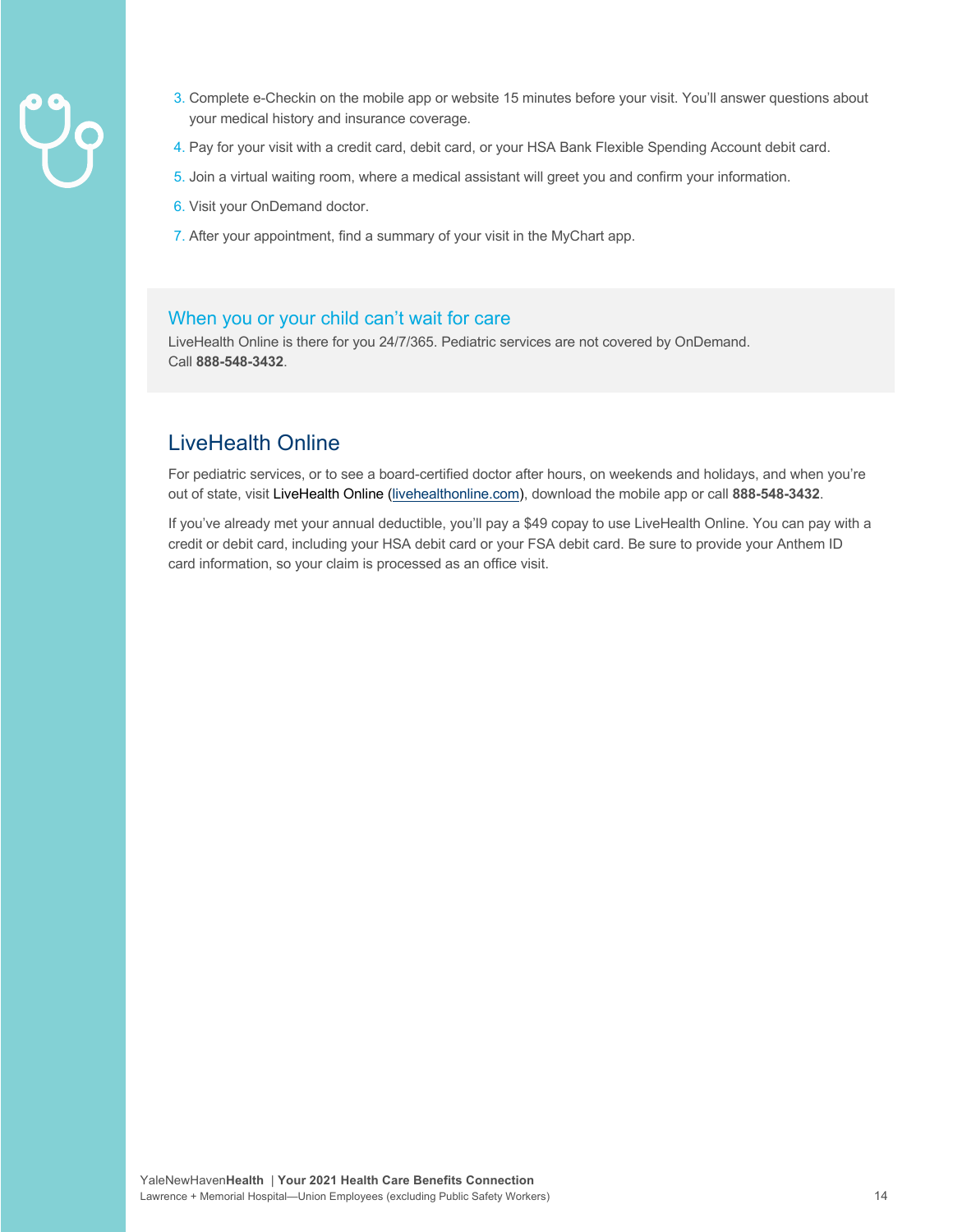## Prescription Drugs

#### **WHAT YOU NEED TO KNOW**

You automatically have prescription drug coverage through CVS Caremark when you enroll in either of the High-Deductible Health Plans. You can use your HSA or HRA to pay for your share of the cost. You can fill covered prescriptions at participating CVS retail pharmacies or through the CVS Caremark mail service.

Until the deductible is met, all covered medical and prescription costs are applied against the deductible. You will pay the actual cost of your prescription, as negotiated between CVS Caremark and the pharmacy.

## Need to fill a prescription?

Find a participating pharmacy near you. Connect with a local pharmacy: www.caremark.com/

## Filling Your Prescription

## **Short-Term Medications**

You can fill up to a **30-day supply** of a prescription at more than 5,000 participating pharmacies in the Connecticut, New York, and New Jersey area (64,000 nationwide), including major pharmacy and supermarket chains and most independent drug stores. Simply present the prescription and your CVS Caremark prescription drug card.

In an emergency or if you're out of state and can't get to a participating pharmacy, you'll pay out of pocket and then file a claim for reimbursement from CVS Caremark.

## Pay nothing for certain preventive drugs

The Affordable Care Act (ACA) makes many prescription medications, vaccines, and supplements—including contraceptives and statins—available to you at no cost.

When a generic is available and you or your doctor chooses a brand-name drug instead, you'll pay the brandname copay—plus the difference in cost between the two medications.

## What You Pay for Fills

The High-Deductible Health Plans have a combined annual deductible for medical and prescription drug services. You'll pay the full cost of services until you meet your deductible; for prescription drugs, you'll pay the actual cost of your medication, as negotiated between CVS Caremark and the pharmacy.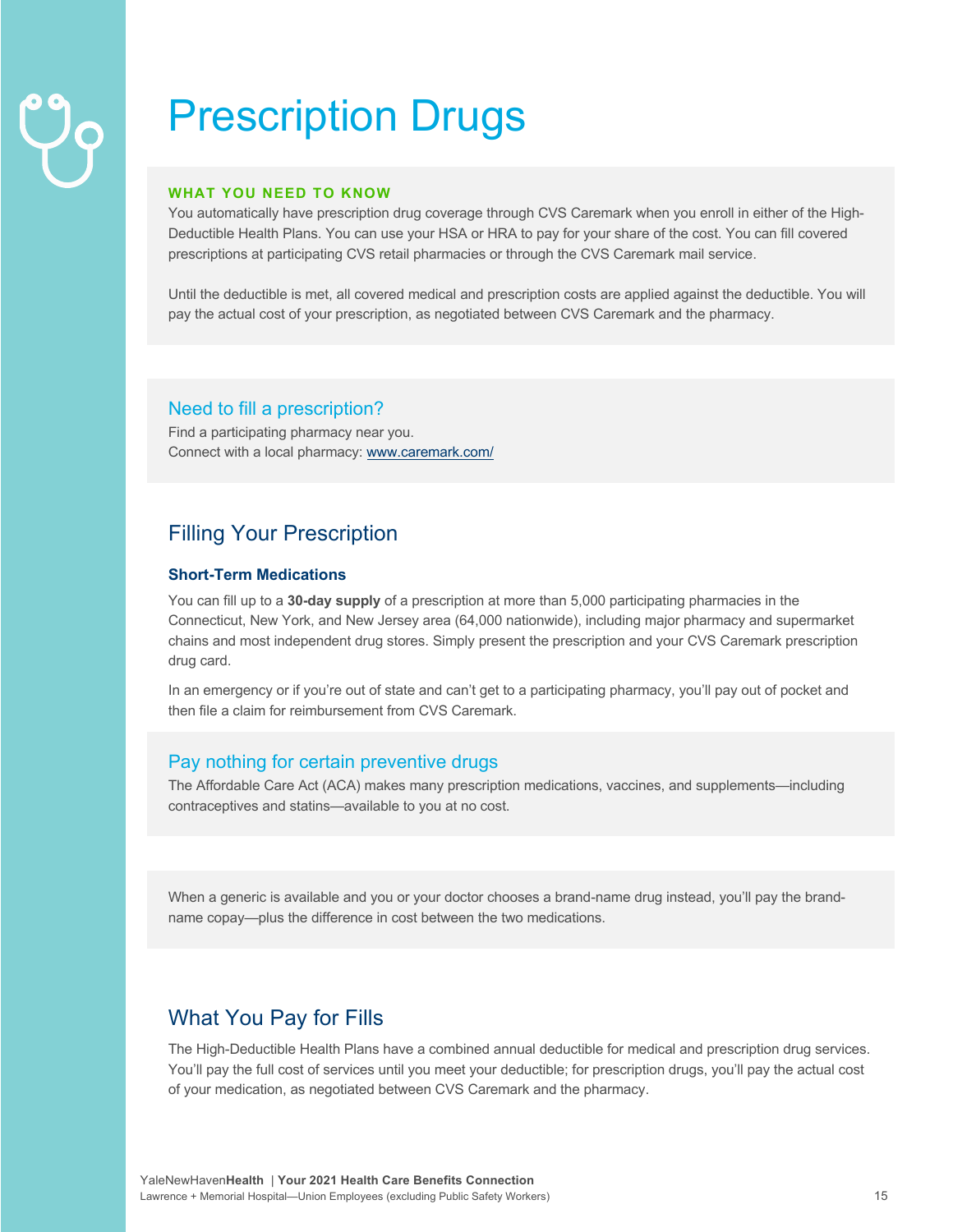

Under these plans, the most you'll pay out of pocket for medical care and prescription drugs in any calendar year is \$3,000 per individual or \$6,000 per family.

How much you'll pay for your prescription depends on the type of medication and the amount prescribed. When the cost of a drug is less than the minimum copay, you'll pay the lower amount.

#### **Tier 1: Generic**

- **30-day supply:** \$10 copay after deductible
- **31- to 90-day supply:** \$10 copay after deductible through CVS Caremark mail service (info.caremark.com/mailservice)

#### **Tier 2: Brand Name**

- **30-day supply:** \$25 copay after deductible, if the drug is on the list of preferred brand drugs (the formulary)
- **31- to 90-day supply:** \$50 copay after deductible through CVS Caremark mail service (info.caremark.com/mailservice)

#### **Tier 3: Non-Preferred Brand**

- **30-day supply:** \$40 copay after deductible, if the drug isn't on the list of preferred brand drugs (the formulary)
- **31- to 90-day supply:** \$80 copay after deductible through CVS Caremark mail service (info.caremark.com/mailservice)

#### **A Word About Specialty Drugs**

Certain high-cost specialty drugs are subject to the Advance Control Specialty Formulary. This formulary includes specialty generics and clinically effective brand therapies, and combines other specialty programs, such as Specialty Guideline Management to ensure proper utilization. For the most current formulary listing, visit the Caremark website or call CVS Caremark customer service at **877-636-0406**.

## Preauthorization and Other Special Circumstances

#### **Compounded Medications**

Some prescriptions, including compounded drugs, require preauthorization from CVS Caremark before they can be filled. Your pharmacist will let you know if your doctor needs to make that call. Compounded drugs are covered as Tier 3 medications.

#### **Breast Cancer Drugs**

• Experimental drugs

If you're taking raloxifene (brand name: Evista) or tamoxifen (brand name: Nolvadex) for primary prevention of breast cancer, these generics may be available at no cost to you through the preventive provisions of the Affordable Care Act. To learn if you qualify, your doctor will need to complete the Preventive Services Zero Cost Sharing Form and fax it to CVS Caremark.

#### **Drugs and Supplies Not Covered**

The following drugs and medical supplies are not covered by the plan:

- Medical devices and appliances
- Weight-loss drugs
- Drugs whose sole purpose is to promote or stimulate hair growth
- Immunization agents, biological sera, blood or blood plasma

• Retin A (for those over age 28)

- Infertility medications
- Most over-the-counter drugs, vitamins, and nutritional supplements
- Ostomy supplies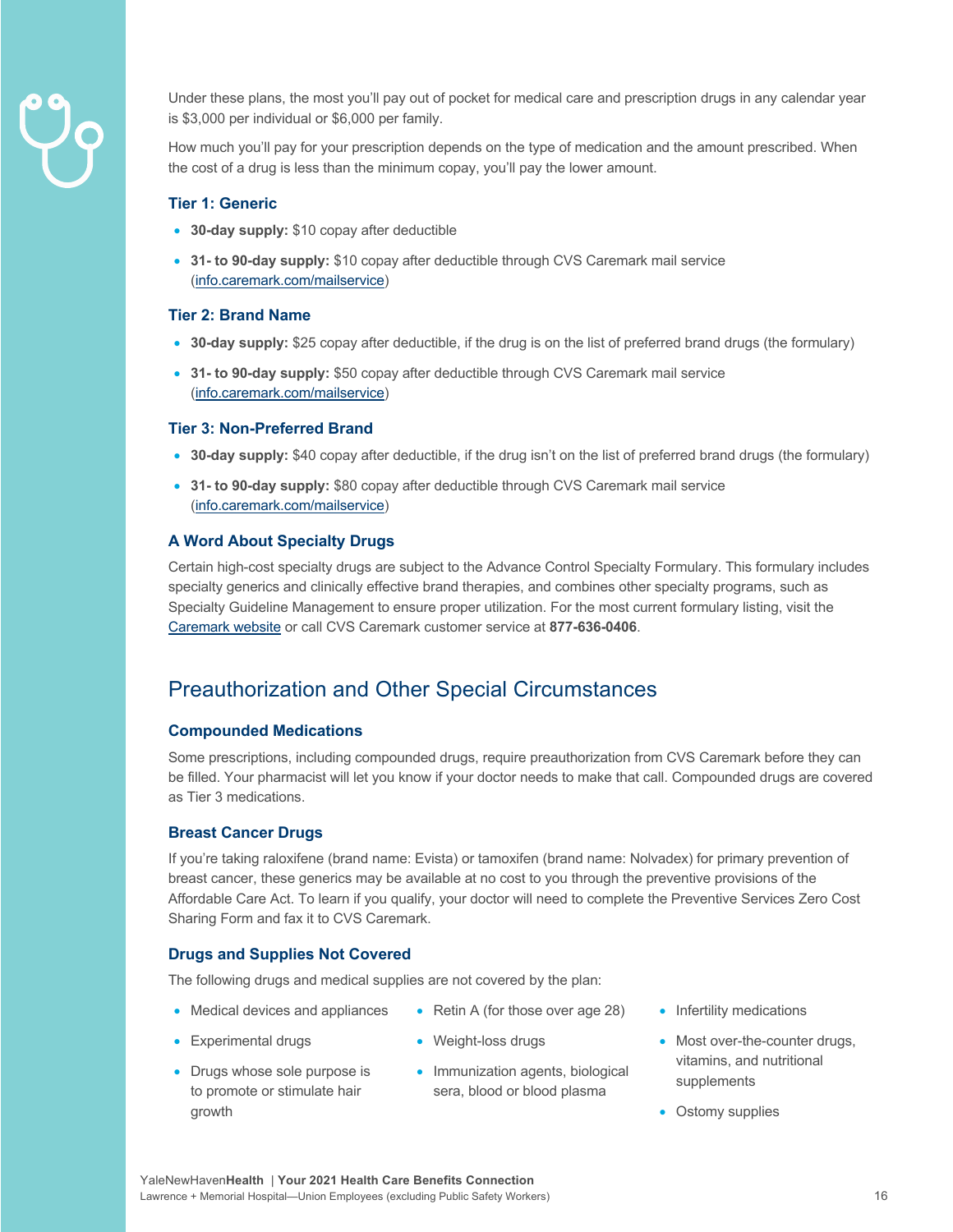## Health Care FSA

#### **WHAT YOU NEED TO KNOW**

A Health Care Flexible Spending Account (FSA) helps you set aside money to pay for health care expenses you'll have during the year. The pluses: You contribute pretax income, so you're paying no taxes on your contributions—plus, your contributions reduce your taxable income. The catch: You need to budget carefully, since you'll have to forfeit any unused balance over \$550.

If you're enrolled in the HDHP and want pretax options for covering out-of-pocket dental and vision expenses, you can open a Limited-Purpose FSA. And even if you don't enroll in a medical plan, you can contribute to a full Health Care FSA to help you cover medical, prescription drug, dental, and/or vision out-of-pocket-expenses.

## How It Works

When you elect your benefits as a new employee or during annual open enrollment, you choose your FSA contribution level for the calendar year (up to \$2,750 in 2021).

**Plan carefully!** You can carry over up to \$550 in unused funds to the next plan year, but you'll forfeit any amount over that. You have until March 31, 2021, to submit your 2020 claims through PayFlex.

For example, if, as of December 31, **2020**, you have \$600 of unused FSA funds, you can carry over \$550 for use by December 31, **2021**. The remaining \$50 must be used for **2020** expenses. You have until March 31, **2021**, to submit them for reimbursement. If you don't submit 2020 claims by March 31, 2021, the \$50 is forfeited.

During every open enrollment period, you'll elect the amount you want to contribute to your FSA the following year. Your election does not automatically roll over from year to year.

Your pretax paycheck contributions are deposited directly into your FSA, which is administered by HSA Bank.

You can use your FSA to pay for eligible expenses, including:

- Copays and coinsurance
- Prescription drugs and over-the-counter medications (with a doctor's prescription)
- Medical equipment, like crutches, and supplies such as bandages
- Vision care, like eyeglasses and contact lenses
- Dental expenses, such as fillings and braces

When you have eligible expenses, you can use your FSA debit card to pay for them. Or, you can submit receipts and file a claim for reimbursement.

Please keep in mind that you cannot reimburse yourself for the same expense with money from both your HRA and FSA.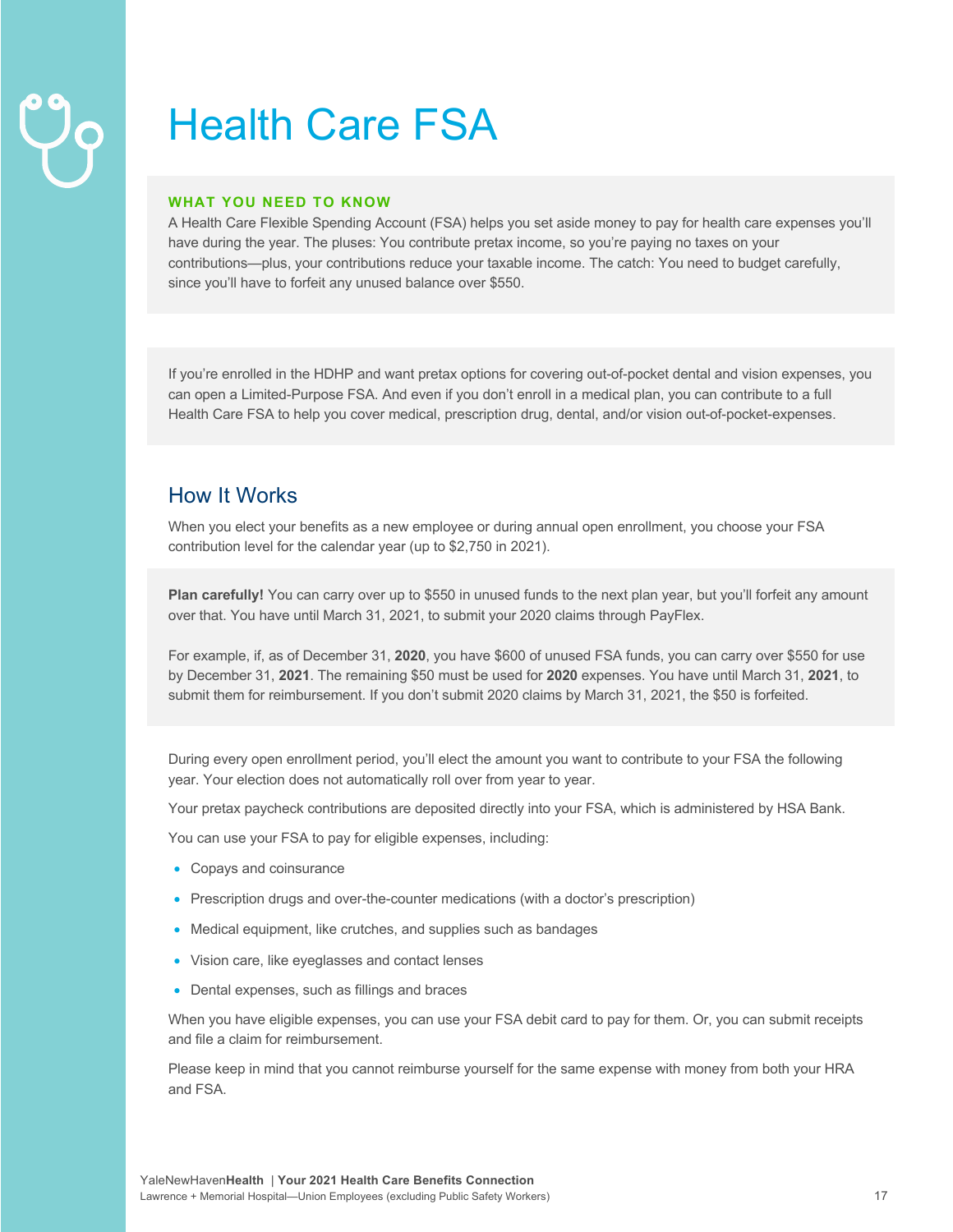

## Limited-Purpose FSA

If you enroll in the HDHP with HSA, you can contribute to the Limited-Purpose FSA. This account works the same way the full Health Care FSA works, with one exception: It is for dental and vision expenses only.

## Managing Your Account

You set up and manage your FSA on the HSA Bank website (www.hsabank.com) or via the mobile app. Then, you can upload receipts and submit claims, pay providers, and track your account balance and transactions.

You have until March 31 of the following year to submit receipts for reimbursement.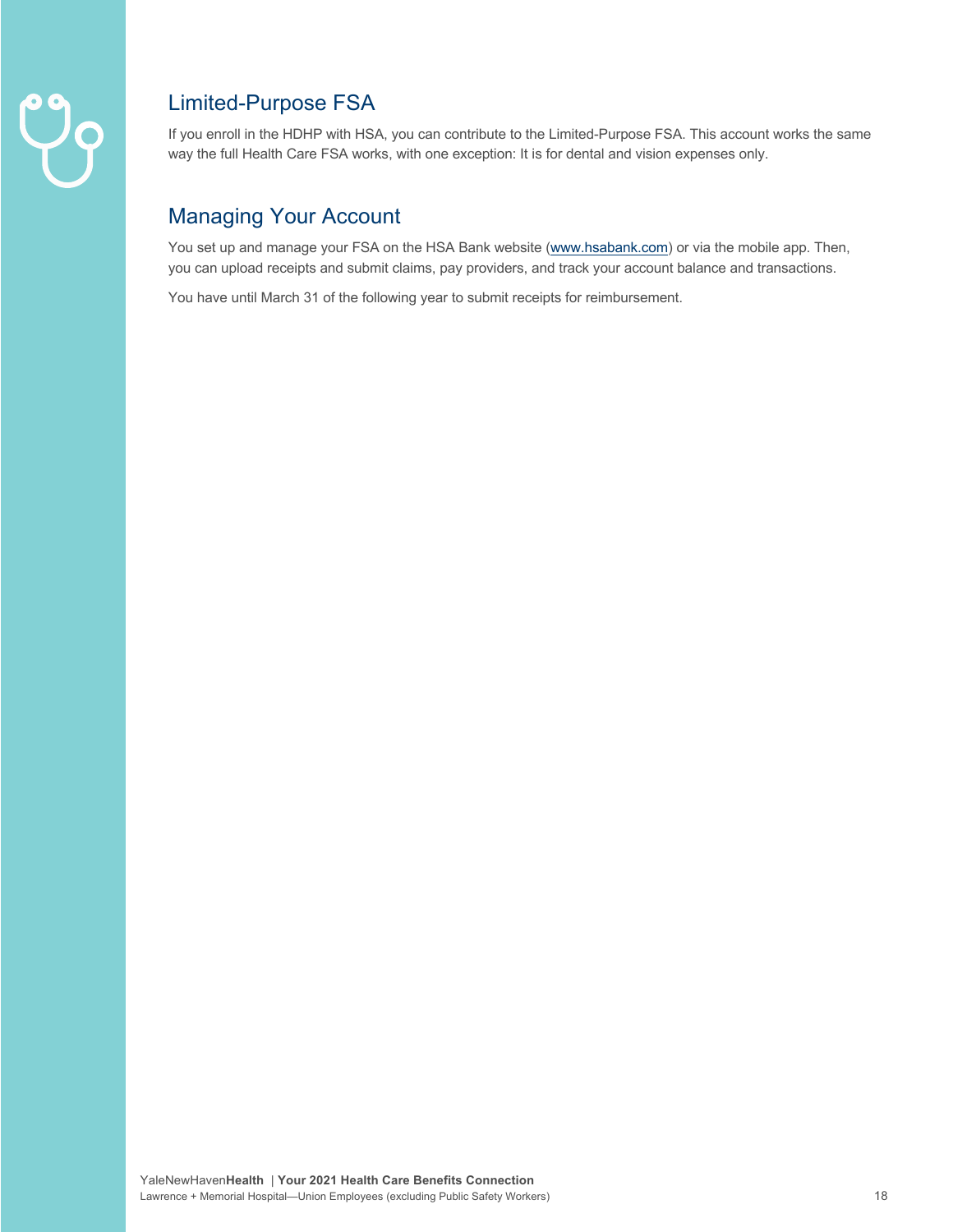## Dental Benefits

#### **WHAT YOU NEED TO KNOW**

You can choose from two Cigna dental plans that cover all your dental needs, from routine exams and cleanings to major services like bridgework, crowns, and orthodontia. Although you may see any dentist you like, when you visit a Cigna Dental network dentist, you'll pay less and you won't have to file a claim.

## Find a participating dentist

The Cigna website makes it simple to locate a participating dentist in your area. Connect with a network dentist: hcpdirectory.cigna.com

## Plan Features

Choose from two plans: **Cigna Dental Option 1** (Basic) or **Cigna Dental Option 2** (Enhanced).

Both plans feature:

- A nationwide network of Cigna dentists
- Discounted rates for using participating Cigna network dentists
- Preventive and diagnostic care at no cost to you
- Coverage for restorative services and orthodontia

The key difference: Option 2 provides a higher annual maximum benefit and higher levels of coverage for basic restorative and orthodontic services. Its higher benefit levels will cost you more per paycheck.

You can also choose to waive dental coverage.

## Know Before You Go

Before you sit down for a procedure that will cost more than \$200, contact Cigna to request a pretreatment review of benefits. That way, you'll know how much the plan will cover, and how much you'll need to pay.

## How the Plans Compare

Here's what you'll pay after you've satisfied your calendar-year deductible, except as noted.

| <b>Plan Feature</b>                                                 | <b>Option 1 (Basic)</b>           | <b>Option 2 (Enhanced)</b>        |
|---------------------------------------------------------------------|-----------------------------------|-----------------------------------|
| <b>Annual Deductible*</b>                                           | Individual: \$50<br>Family: \$150 | Individual: \$50<br>Family: \$150 |
| Individual Maximum Calendar-Year<br>Benefit* (excludes orthodontia) | \$1,200                           | \$1,500                           |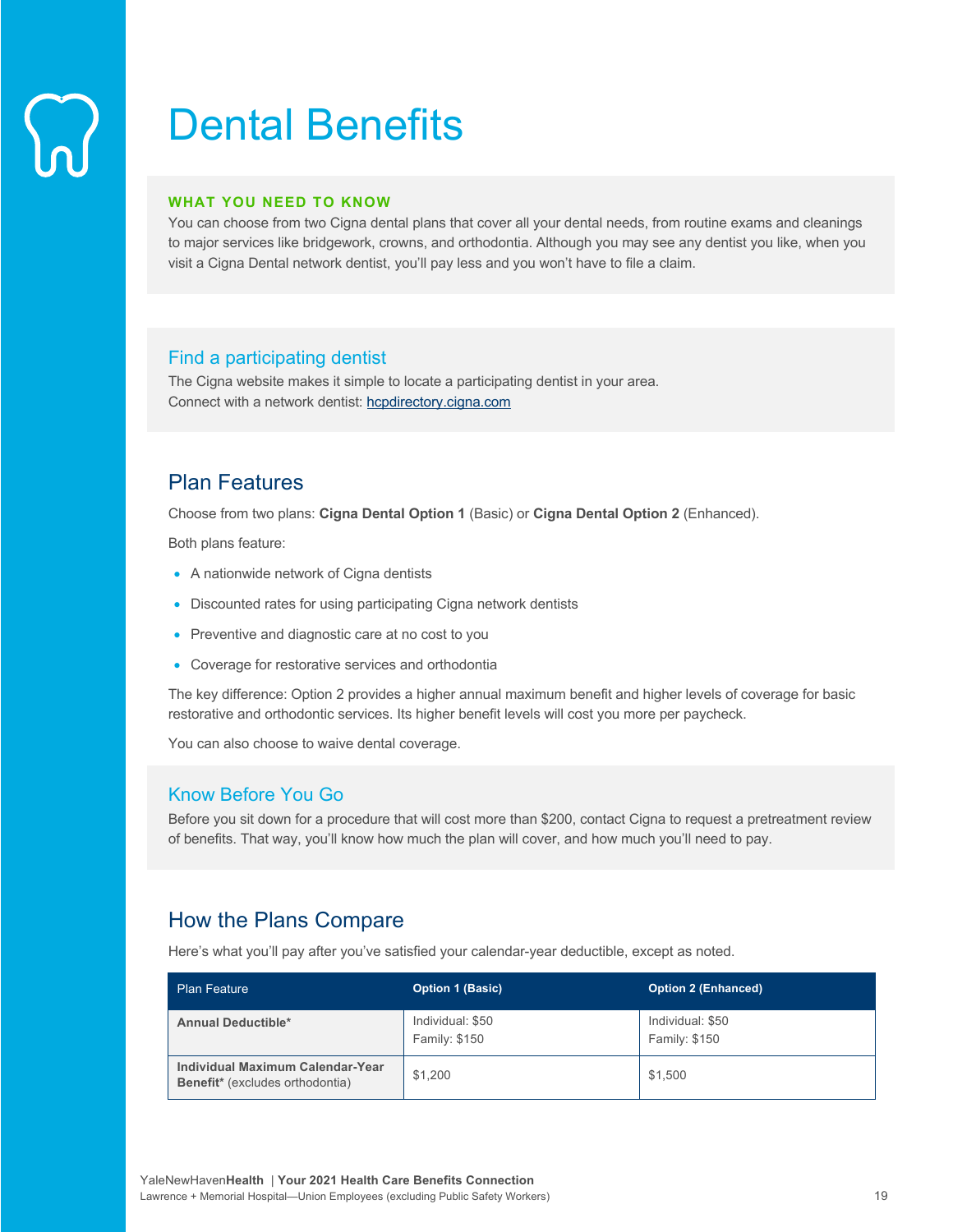| <b>Plan Feature</b>                                                                                                                                  | <b>Option 1 (Basic)</b>                                                                | <b>Option 2 (Enhanced)</b>                                                             |
|------------------------------------------------------------------------------------------------------------------------------------------------------|----------------------------------------------------------------------------------------|----------------------------------------------------------------------------------------|
| <b>Preventive &amp; Diagnostic Care</b><br>Services (no deductible) includes<br>routine exams, cleanings, x-rays,<br>sealants, and other services    | \$0                                                                                    | \$0                                                                                    |
| Basic Restorative Care such as<br>fillings, oral surgery, extractions, root<br>canals, periodontics, and repairs to<br>dentures, bridges, and crowns | 20% coinsurance after deductible                                                       | 10% coinsurance after deductible                                                       |
| Major Restorative Care such as<br>dentures, bridges, crowns, and<br>implants                                                                         | 40% coinsurance after deductible                                                       | 40% coinsurance after deductible                                                       |
| Orthodontia                                                                                                                                          | 40% coinsurance after deductible<br>Lifetime maximum benefit (per<br>person):* \$1,000 | 40% coinsurance after deductible<br>Lifetime maximum benefit (per<br>person):* \$1,500 |

\*All plan deductibles and maximums (dollar and occurrence) cross-accumulate between in-network and out-of-network unless otherwise noted.

For additional details about covered services, including what the plan pays if you use an out-of-network provider or facility, exclusions, and limitations, visit HRConnect to view the summary plan description (SPD).

## **If You Use an Out-of-Network Dentist**

- You may pay more for services because non-participating dentists have not negotiated fee discounts with Cigna.
- You may need to pay the dentist yourself and then submit a claim to be reimbursed by Cigna.
- If you need to submit a dental claim yourself, ask your dentist for a standard American Dental Association claim form.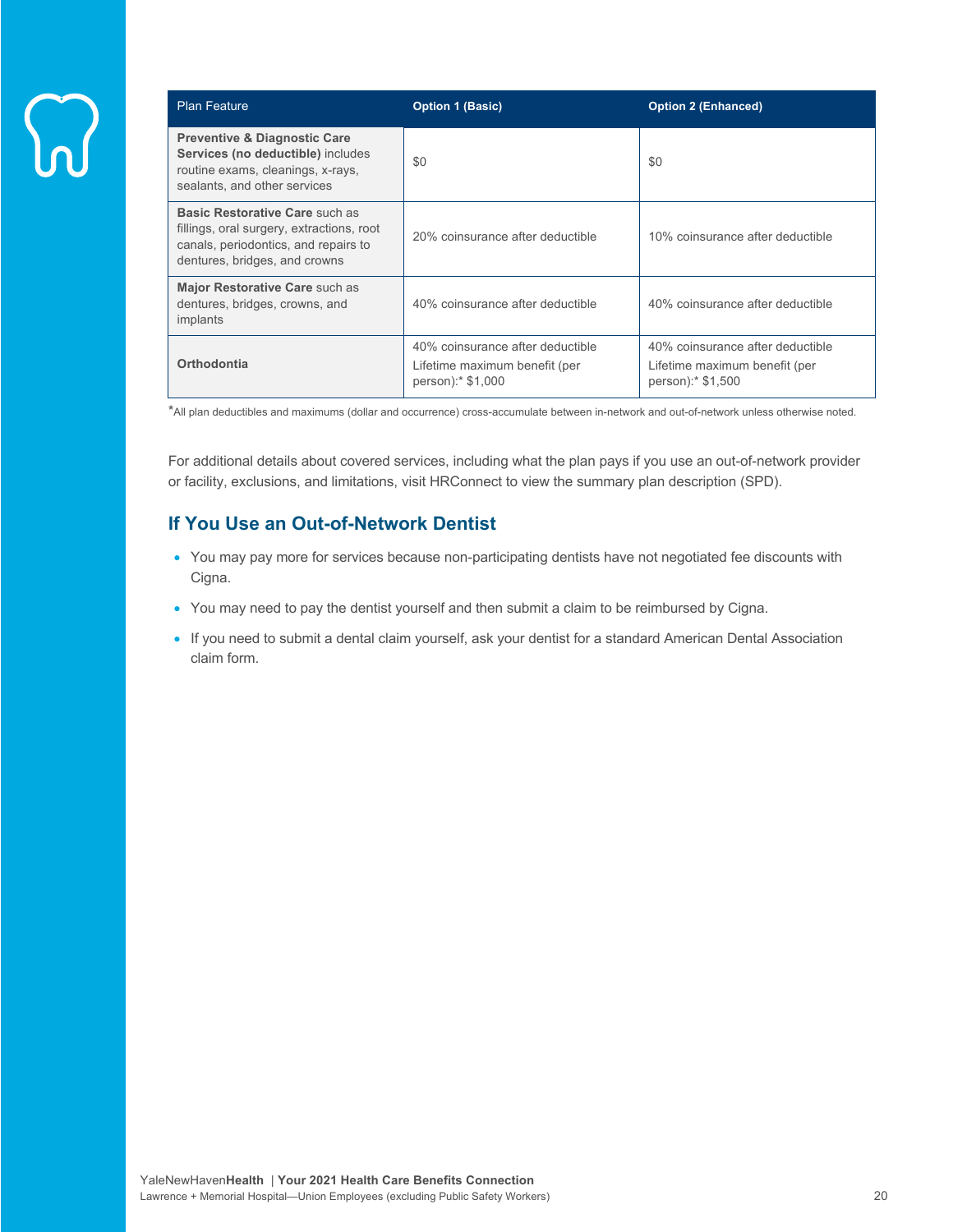## Vision Benefits

### **WHAT YOU NEED TO KNOW**

The vision plan from Vision Service Plan (VSP) helps cover an annual eye exam and a pair of glasses or contact lenses every calendar year for you and any family member on your plan. Although you can receive care from any vision service provider you choose, you'll always pay less when you see a participating VSP provider.

## Find a Participating Doctor

You'll maximize your benefits and pay less out of pocket when you see a VSP doctor. Connect with a network doctor: www.vsp.com

## Plan Benefits

Unless indicated, amounts shown are what the plan pays.

| <b>Plan Feature</b>                           | <b>In-Network Benefit</b>                                                                                                                                                  | <b>Out-of-Network Benefit</b>                                                                                           |
|-----------------------------------------------|----------------------------------------------------------------------------------------------------------------------------------------------------------------------------|-------------------------------------------------------------------------------------------------------------------------|
| Eye exam (every 12 months)                    | 100% after \$10 copay                                                                                                                                                      | Up to \$50                                                                                                              |
| Corrective lenses (every 12 months)           | 100% after \$10 copay for lenses, \$25<br>copay for frames <sup>1</sup><br>Standard progressive: \$50<br>Premium progressive: \$80-\$90<br>Custom progressive: \$120-\$160 | Single vision: Up to \$50<br>Lined bifocals, trifocals: Up to \$75<br>Trifocals: Up to \$100<br>Progressive: Up to \$75 |
| Frames (every 12 months)                      | Up to \$170, plus 20% discount                                                                                                                                             | Up to $$70$                                                                                                             |
| Contact lenses (every 12 months) <sup>2</sup> | \$125, plus 15% discount on VSP<br>doctor services                                                                                                                         | Up to \$105                                                                                                             |

<sup>1</sup> Standard lenses, including glass or plastic single vision, bifocal, or trifocal and polycarbonate lenses for dependent children.

<sup>2</sup> When you select contact lenses instead of glasses.

For additional details about covered services, exclusions, and limitations, visit HRConnect to view the summary plan description (SPD).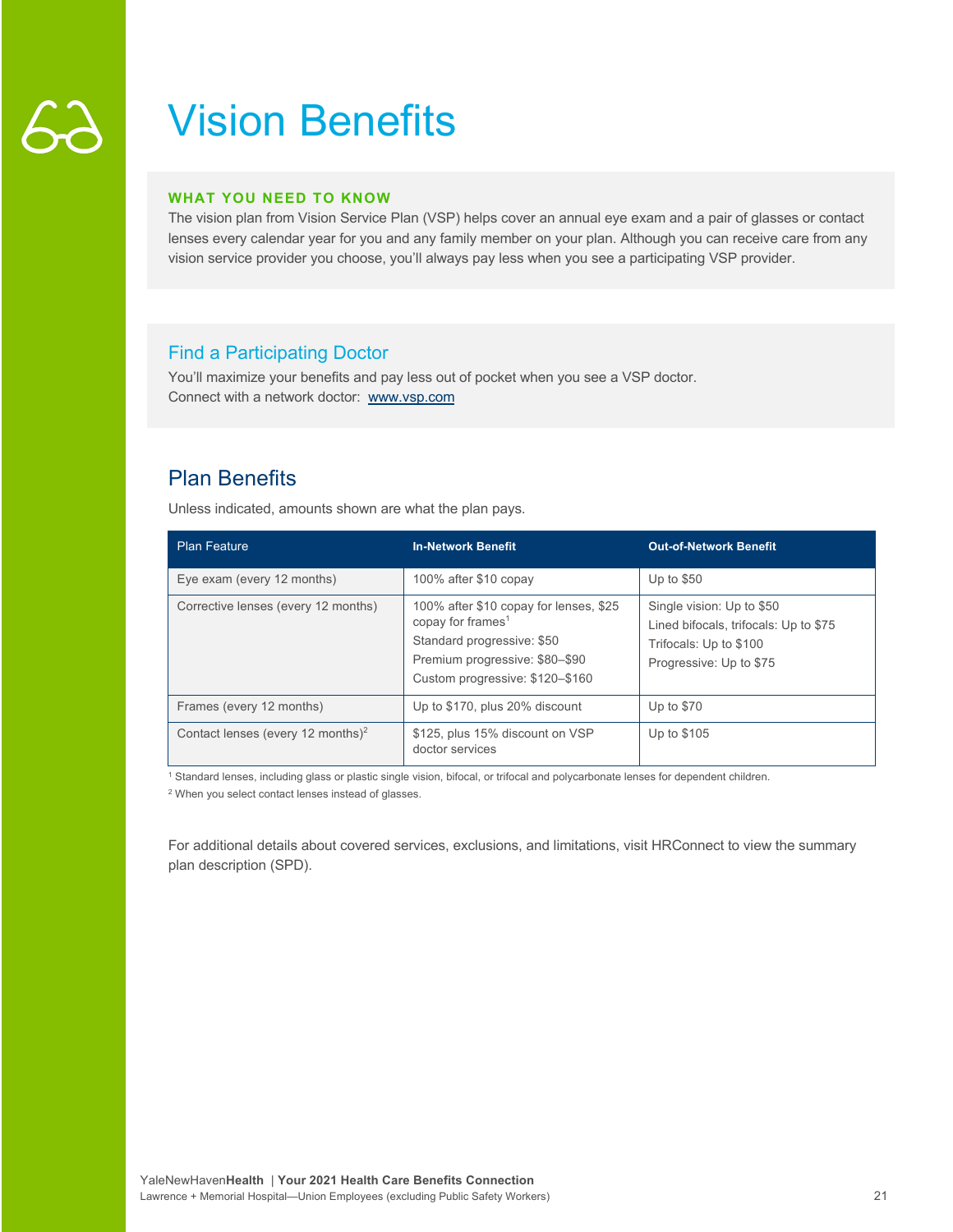## Employee & Family Resources

#### **WHAT YOU NEED TO KNOW**

Because life doesn't come with a playbook, the Employee and Family Resources (EFR) program, administered by Beacon Health Options, is here for you 24/7, at **no cost**. EFR connects you to the confidential support, referrals, information, and other resources you need to get you through the good and not-so-good times.

## Got more than you can handle?

Call toll-free, 24/7. 877-275-6226

## Program Features

EFR is our employee assistance and work/life program, and it provides free, 24/7, confidential services and resources to you and members of your family.

#### **What can you use it for?**

- Get help dealing with relationship issues, anxiety and depression, substance abuse, and more.
- Have up to six free sessions with a licensed counselor.
- Get referrals to legal and financial services.
- Locate the perfect summer camp for your kids or an adult day care provider to watch an elderly parent while you're at work.
- Find resources, like videos, articles, and webinars covering a variety of topics, on the Beacon Health Options website (www.achievesolutions.net/ynhhs).

Consider reaching out to a Beacon counselor for up to six free visits before accessing your Anthem behavioral health benefits, which require a copay.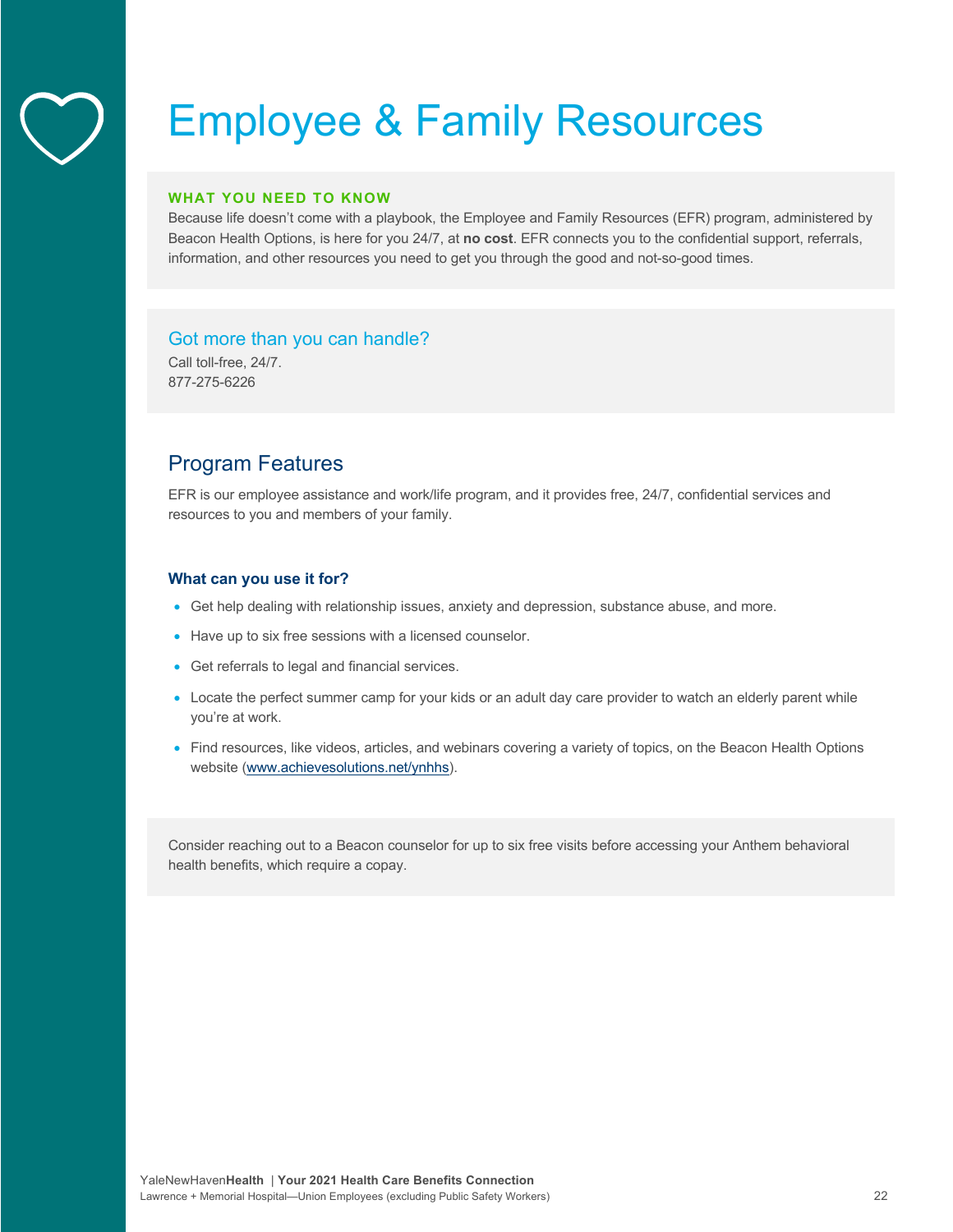## Education Support for Children

## **WHAT YOU NEED TO KNOW**

When your child needs extra learning support or help taking that next educational leap, connect with the experts at Bright Horizons for free guidance and resources that address their unique needs.

## Special Needs Help

If your child is having trouble focusing, lagging behind developmentally, or struggling with social skills, you'll find personalized help from a compassionate Bright Horizons Special Needs™ advisor. You can also watch webinars to learn what you need to successfully guide and advocate for your child's education.

## College Advising

For students preparing to apply to college, there's College Coach. Offering expert guidance on the college admissions and financial aid process, college admissions consultants can help your child identify best-fit schools and review college admission essays.

To get started, visit Bright Horizons (clients.brighthorizons.com/ynhhs).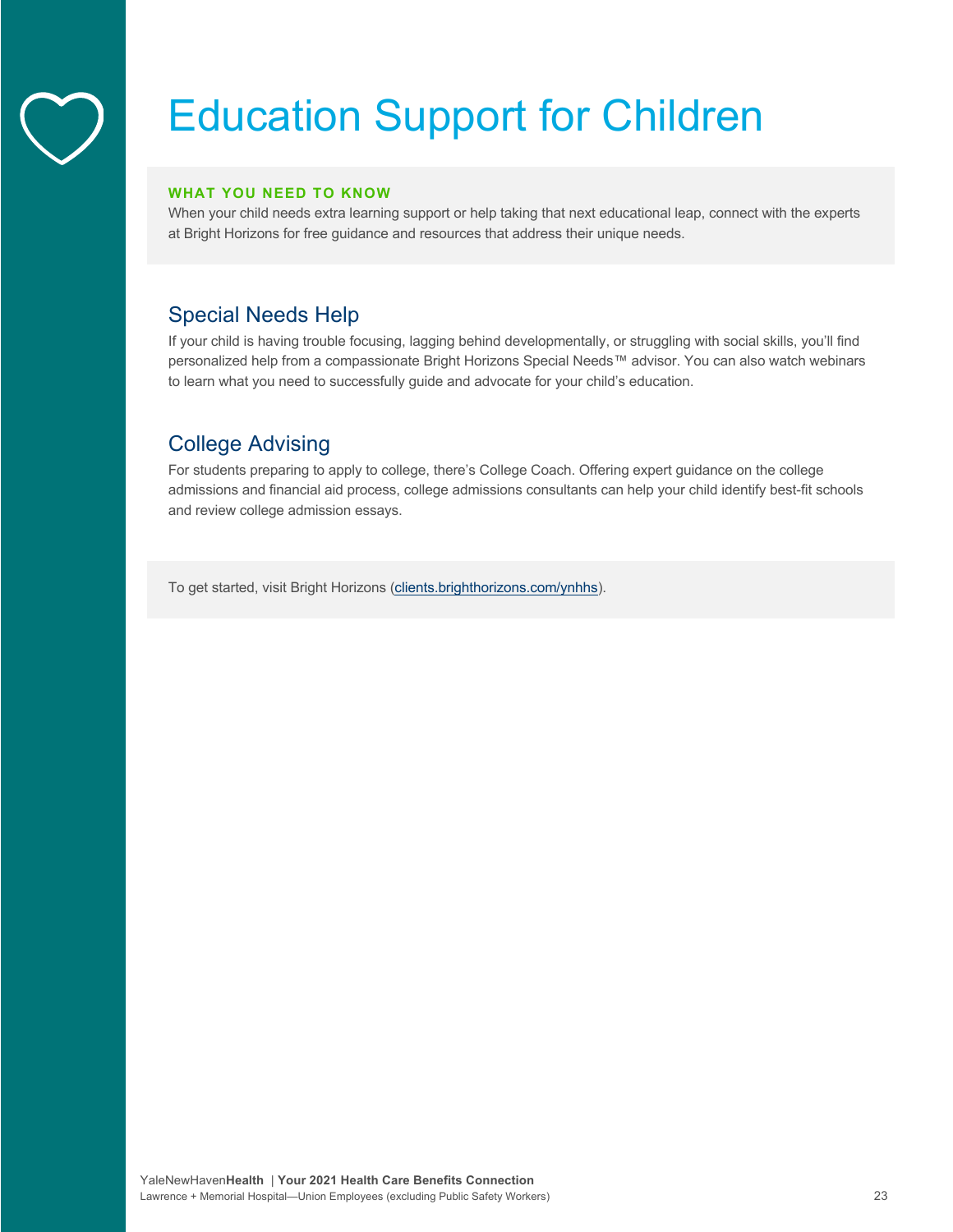## Dependent Care FSA

#### **WHAT YOU NEED TO KNOW**

Setting aside pretax dollars in a Dependent Care Flexible Spending Account (FSA) can help you save on child and adult day care expenses. The Dependent Care FSA covers eligible dependent care expenses, including child and adult day care while you work, and preschool, summer camp, and before- and after-school programs.

## How It Works

When you elect your benefits as a new employee or during annual open enrollment, you choose your FSA contribution level for the calendar year (up to \$5,000 if you and your spouse file joint tax returns; \$2,500 if you file separately).

You'll need to elect your contribution level during open enrollment each year (as long as you have an FSA), because FSA elections don't roll over from year to year.

Your pretax paycheck contributions are deposited directly into your Dependent Care FSA, which is administered by HSA Bank.

## Managing Your Dependent Care FSA

You set up and manage your FSA on the HSA Bank website (www.hsabank.com) or via the mobile app. You have the option to pay dependent care expenses directly from your FSA, with your HSA Bank debit card, or submit receipts and be reimbursed for expenses you pay out of pocket.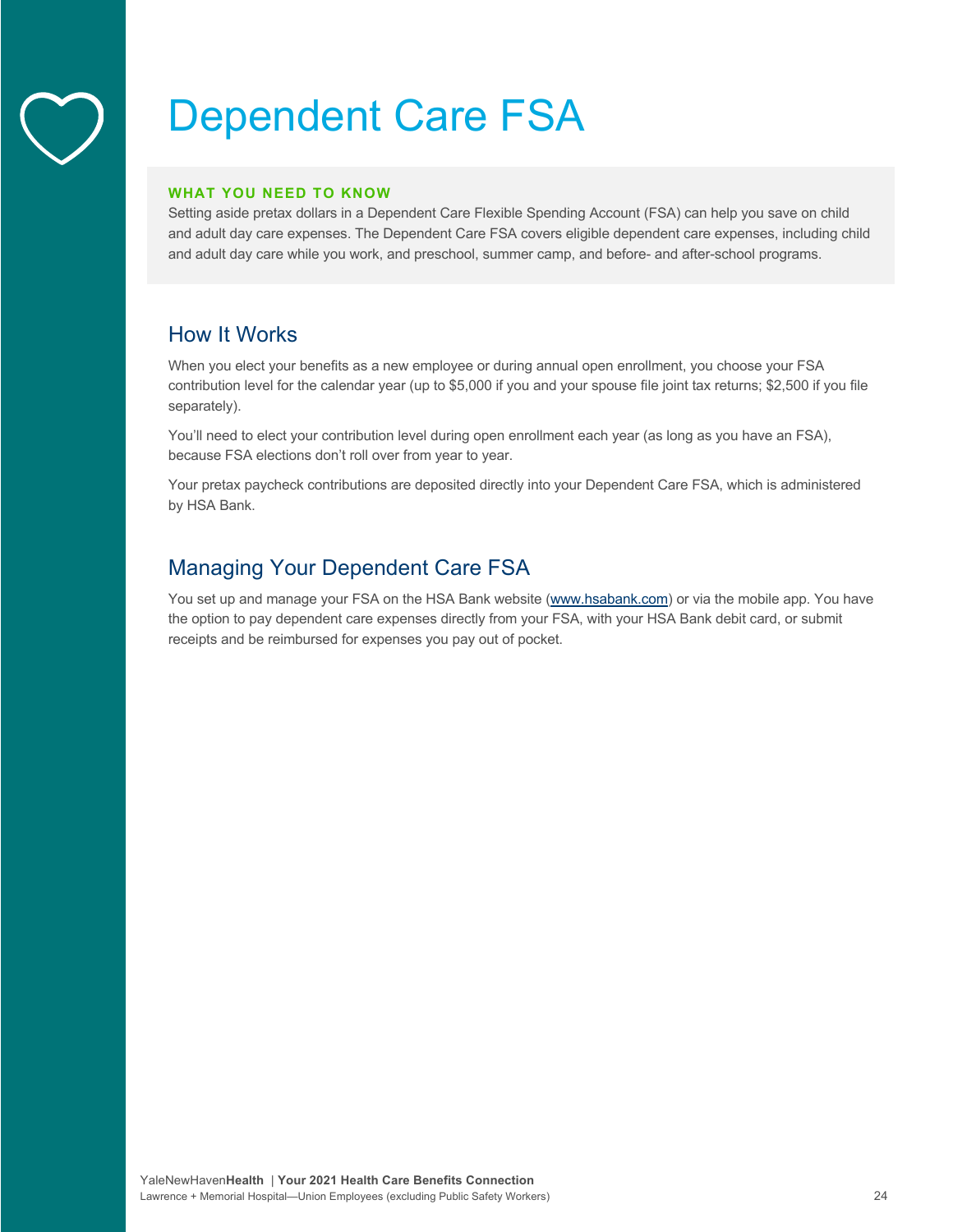

## **Contacts**

## **Enrolling & Benefits Information**

**HRConnect** Monday–Friday, 7:30 a.m. to 5 p.m. ET 844-543-2147 203-200-3838 (fax) ynhhs.org/hrconnect

## **Medical Benefits**

**Anthem Blue Cross and Blue Shield** 844-412-2983 www.anthem.com/

**COBRA** bswift 866-365-2413 ynhhsbenefits.com

**Telehealth OnDemand** 833-483-5363 ynhhs.org/ondemand

**LiveHealth Online** 888-548-3432 livehealthonline.com/

### **Prescription Drug Benefit**

**CVS Caremark** 800-776-1355 www.caremark.com

### **Dental Benefit**

**Cigna** 800-244-6224 my.cigna.com

## **Vision Benefit**

**Vision Service Plan (VSP)** 800-877-7195 www.vsp.com

## **Employee & Family Support Benefits**

**Employee assistance and work/life program** Beacon Health Options 877-275-6226 achievesolutions.net/ynhhs

**Education support for children** Bright Horizons For children who need extra help: clients.brighthorizons.com/ynhhs For individual advising: ynhhsbrighthorizons.torchlight.care

**College Coach**  888-527-3550 ynhh@getintocollege.com passport.getintocollege.com Employer Username: YNHHS Password: Benefits4You

#### **Voluntary Benefits**

**YNHHS Voluntary Benefits** 866-874-2837 http://ynhhsvoluntarybenefits.com/

## **Financial Benefits**

**Dependent Care FSA Health Care FSA** HSA Bank 844-650-8936 866-357-6232 (Spanish) www.hsabank.com Chat 8:30 a.m. – 5 p.m. CT askus@hsabank.com

**PayFlex** (for 2020 FSA claims) 844-729-3539 www.payflex.com

**Disability and family/ medical leave** Equitable (Disability) 866-274-9887 equitable.com

**Family/medical leave** The Hartford (FMLA) 888-301-5615 www.thehartford.com/employeebenefits/employees

**Retirement 403(b)** Mutual of America 860-659-3610 www.mutualofamerica.com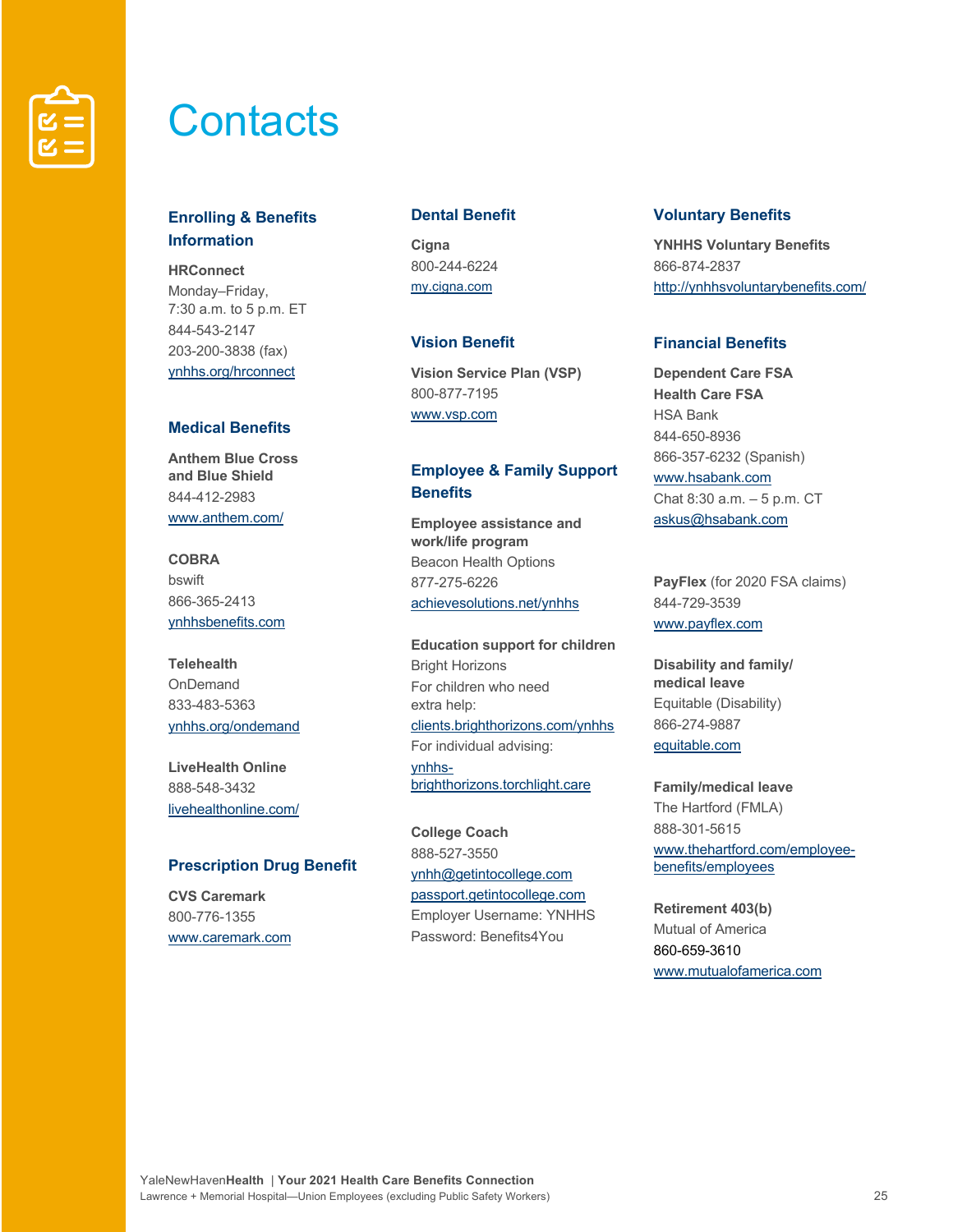

## Terms to Know

## **Claims Administrator**

The insurance company or third party that reviews, approves, and pays benefits claims.

### **Coinsurance**

Once you've met your annual deductible, coinsurance is the percentage of costs you'll pay out of pocket for services covered by your plan (until you meet your out-of-pocket maximum for the year).

#### **Copay**

The fixed amount you pay for an in-network service.

#### **Deductible**

The amount you must pay for covered health services each year before the plan begins to pay its share of costs. The deductible may not apply to some services, including preventive care, in-network doctor visits, and services billed by a YNHHS facility.

Each family member covered under the plan must meet the deductible each calendar year. The deductible does not include copays, amounts exceeding the maximum allowable amount (MAA), prescription drug expenses, or expenses not covered by the plan.

*Example: The individual deductible for the High-Deductible Health Plan is \$2,000. When two covered members of your family have each met their \$2,000 deductible, the \$4,000 family deductible for the year will have been met.*  After you meet the deductibles, the plan will pay its share of costs for all covered family members during that *calendar year.* 

#### **Dependent Children Over Age 26**

You can continue coverage for your fully handicapped dependent child past the child's 26th birthday only if you submit proof within 31 days of the child's 26th birthday that the child is disabled. Coverage will end in the following situations: when your child is no longer handicapped, if you do not provide proof of continued disability, if you fail to have any required exam for that child, or when dependent coverage terminates for any other reason.

#### **Diagnostic Care**

Specific care and/or procedures that help a doctor investigate symptoms or test results and make a diagnosis.

*Example: You typically receive preventive care during an annual checkup. If a preventive screening yields an abnormal result, you may receive diagnostic care to determine why.* 

#### **Health Reimbursement Account (HRA)**

An account offered in conjunction with the HDHP for employees enrolled in Medicare or TRICARE. Your employer contributes to your HRA. As you receive services throughout the year, you pay out of pocket for expenses like coinsurance, copays, and other services, and then get reimbursed from your HRA up to the amount of your existing balance. Unlike an HSA, the HRA is not portable; you can't take it with you if you leave your employer or change medical plans.

#### **Health Savings Account (HSA)**

A special account that's typically paired with a high-deductible health plan (HDHP). You and/or your employer contribute to the account, and you can use these funds to cover qualified healthcare expenses, including your annual deductible, copays, and coinsurance. Annual contributions for individuals and families are set by the IRS;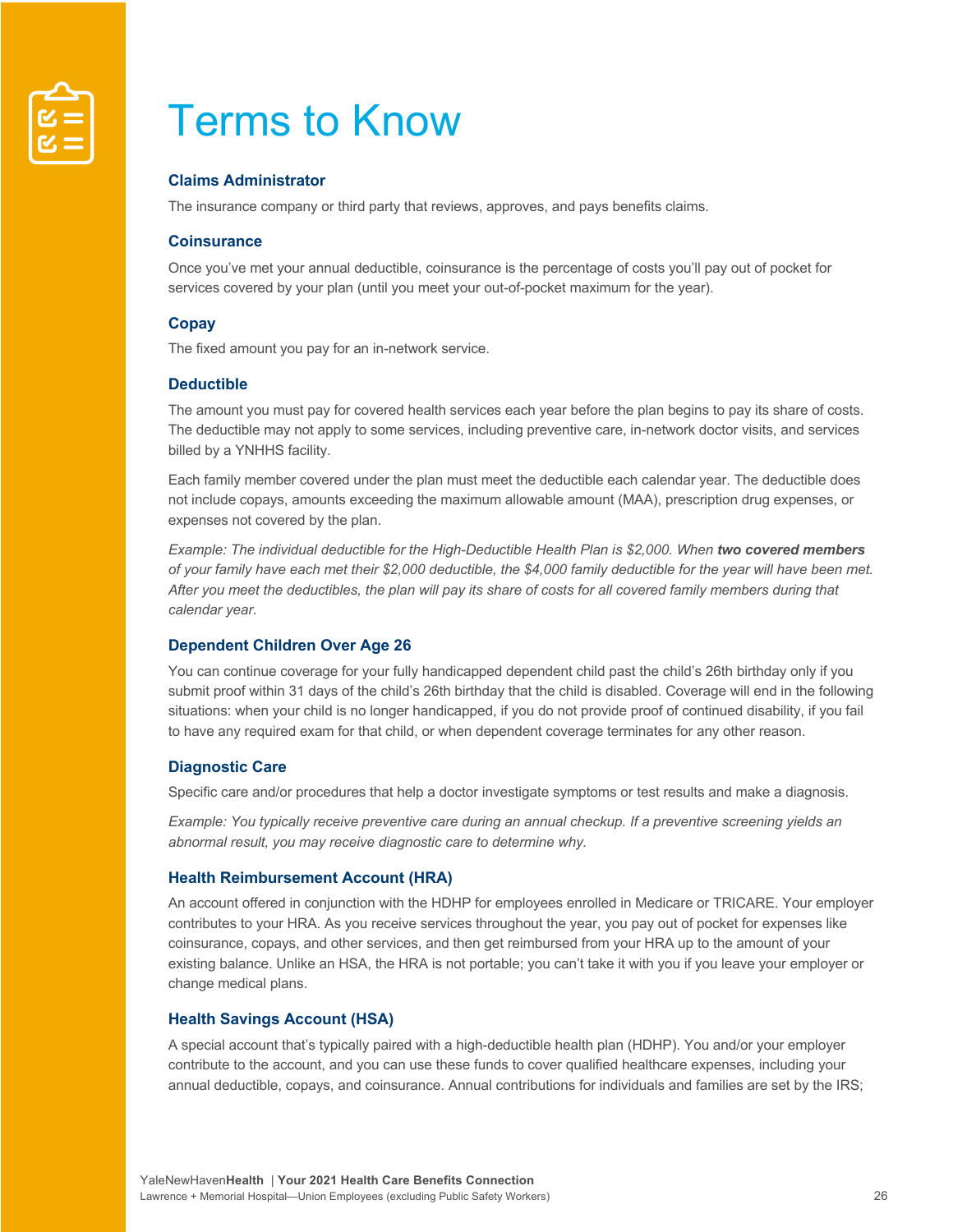

for 2021, you can contribute up to \$3,600 if you have individual coverage, and up to \$7,200 if you cover others, too. The money in your HSA is yours to use into retirement, even if you change plans or employers.

## **High-Deductible Health Plan (HDHP)**

A health plan with a higher annual deductible than most PPO plans, but it doesn't begin to share the costs for covered services until you meet the \$4,000 annual deductible. To help you cover these costs, you can use funds in the Health Savings Account (HSA) or Health Reimbursement Account (HRA) that's paired with your HDHP.

#### **In-Network Provider**

The facilities, providers, and suppliers that Anthem Blue Cross and Blue Shield has contracted with to provide health care services.

#### **Maximum Allowable Amount (MAA)**

The maximum amount that Anthem will pay for a covered service or the billed charge—whichever is lower. Applies to out-of-network services only.

#### **Out-of-Network Provider**

Any provider or facility that has not contracted with Anthem Blue Cross and Blue Shield and is not part of Anthem's Century Preferred Network. Anthem will pay up to the MAA for these services, and all claims will be subject to applicable deductibles and coinsurance.

#### **Out-of-Pocket Costs**

Any cost or fee that you pay for medical services, prescription drugs, or medical supplies. These include your annual deductible, and copays and coinsurance.

#### **Out-of-Pocket Maximum**

The most you will pay in a calendar year for medical or prescription drug expenses. Once the out-of-pocket maximum has been met, the play pays 100% of covered expenses for the covered person or family for the remainder of the calendar year, including copays and expenses that are applied toward the annual deductible.

The out-of-pocket maximum does not include benefit reductions due to failure to precertify, covered expenses paid at 100%, expenses exceeding the MAA, expenses not covered by the plan, or employee premium contributions.

### **Preferred Provider Organization (PPO)**

Doctors, hospitals, and other providers who have agreed to negotiated fees with Anthem. Typically, you'll pay less than you would for services from a non-PPO provider.

#### **Preventive Care**

Screenings, annual checkups, and patient counseling to prevent illness, disease, or other health problems. Under the Affordable Care Act (ACA), all health plans must cover certain preventive health services at no cost to the patient. Some prescription drugs are also considered preventive under the ACA and are covered at 100%.

### **Primary Care Physician**

A medical doctor who provides or coordinates health services for a patient. Primary care physicians are typically aligned with internal medicine, general or family medicine, and pediatrics practices.

### **Prior Authorization**

A decision reached by your health plan—before services are performed or purchases are made—that a health care service, treatment plan, prescription drug, or durable medical equipment is medically necessary. Your plan may require prior authorization for certain services, except in an emergency. Prior authorization is not a promise